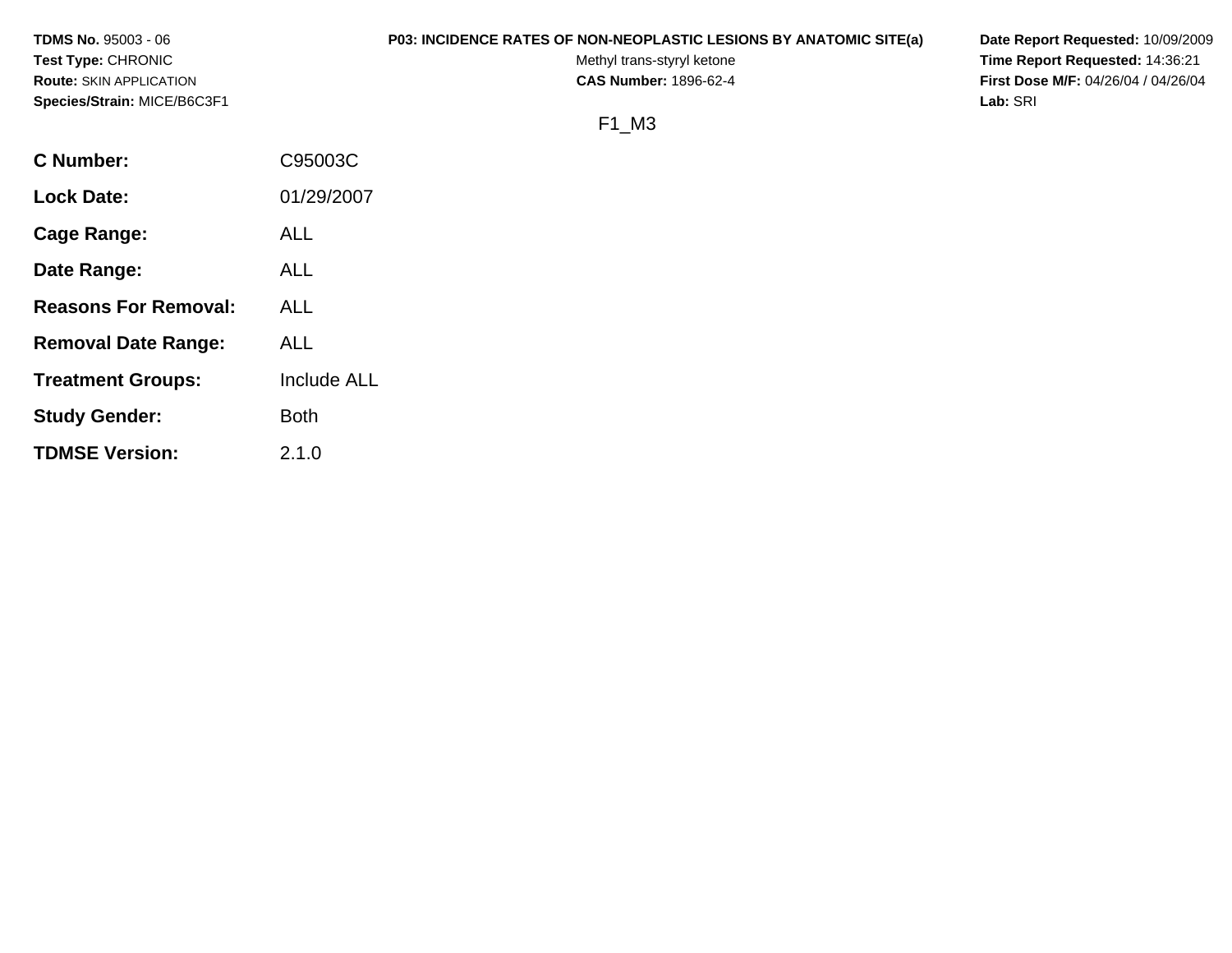**TDMS No.** 95003 - 06 **P03: INCIDENCE RATES OF NON-NEOPLASTIC LESIONS BY ANATOMIC SITE(a) Date Report Requested:** 10/09/2009

Test Type: CHRONIC **Test Type:** CHRONIC **Test Type:** CHRONIC **Time Report Requested:** 14:36:21 **Route:** SKIN APPLICATION **CAS Number:** 1896-62-4 **First Dose M/F:** 04/26/04 / 04/26/04

| <b>B6C3F1 MICE MALE</b>                                                       | 0 MG/KG  | <b>10 MG/KG</b>         | 30 MG/KG            | <b>90 MG/KG</b>     |  |
|-------------------------------------------------------------------------------|----------|-------------------------|---------------------|---------------------|--|
|                                                                               |          |                         |                     |                     |  |
| <b>Disposition Summary</b>                                                    |          |                         |                     |                     |  |
| <b>Animals Initially in Study</b><br><b>Early Deaths</b>                      | 50       | 50                      | 50                  | 50                  |  |
| <b>Accidently Killed</b><br><b>Moribund Sacrifice</b><br><b>Natural Death</b> | 4<br>12  | $\mathbf{1}$<br>2<br>12 | 8<br>$\overline{7}$ | 5<br>$\overline{7}$ |  |
| <b>Survivors</b>                                                              |          |                         |                     |                     |  |
| <b>Terminal Sacrifice</b><br><b>Animals Examined Microscopically</b>          | 34<br>50 | 35<br>50                | 35<br>50            | 38<br>50            |  |
| <b>ALIMENTARY SYSTEM</b>                                                      |          |                         |                     |                     |  |
| Gallbladder                                                                   | (40)     | (38)                    | (44)                | (38)                |  |
| Inflammation, Acute                                                           |          |                         |                     | 1(3%)               |  |
| Intestine Large, Cecum                                                        | (41)     | (46)                    | (46)                | (46)                |  |
| Intestine Large, Colon                                                        | (39)     | (43)                    | (44)                | (43)                |  |
| Edema                                                                         |          |                         | $1(2\%)$            |                     |  |
| Intestine Large, Rectum                                                       | (41)     | (43)                    | (46)                | (46)                |  |
| Inflammation, Acute                                                           |          | 1(2%)                   |                     |                     |  |
| Intestine Small, Duodenum                                                     | (40)     | (42)                    | (44)                | (43)                |  |
| Hemorrhage                                                                    |          |                         |                     | $1(2\%)$            |  |
| Intestine Small, Ileum                                                        | (40)     | (44)                    | (45)                | (43)                |  |
| Inflammation, Acute<br>Inflammation, Chronic                                  |          |                         | 1(2%)               | 1(2%)               |  |
| Intestine Small, Jejunum                                                      | (41)     | (42)                    | (45)                | (44)                |  |
| Inflammation, Acute                                                           | $1(2\%)$ |                         | $1(2\%)$            |                     |  |
| Inflammation, Chronic                                                         |          |                         |                     | 1(2%)               |  |
| Mineralization                                                                |          | 1(2%)                   |                     |                     |  |
| Necrosis                                                                      | 1(2%)    | $1(2\%)$                | 1(2%)               |                     |  |
| Liver                                                                         | (50)     | (50)                    | (50)                | (49)                |  |
| Angiectasis                                                                   | 2(4%)    |                         | 1(2%)               |                     |  |
| <b>Basophilic Focus</b>                                                       | 5(10%)   | $5(10\%)$               | 3(6%)               | 3(6%)               |  |
| Basophilic Focus, Multiple                                                    |          |                         |                     | 1(2%)               |  |
| <b>Bile Stasis</b>                                                            |          | 2(4%)                   | 1(2%)               |                     |  |
| Clear Cell Focus                                                              | 17 (34%) | 18 (36%)                | 15 (30%)            | 18 (37%)            |  |
| Congestion                                                                    | 1(2%)    | 2(4%)                   |                     |                     |  |
| Cyst                                                                          |          |                         |                     | 2(4%)               |  |
| Eosinophilic Focus                                                            | 17 (34%) | 14 (28%)                | 16 (32%)            | 13 (27%)            |  |
| Fatty Change                                                                  | 1(2%)    |                         |                     |                     |  |
| Hematopoietic Cell Proliferation                                              | 4(8%)    | 1(2%)                   | 4(8%)               | 7 (14%)             |  |
| Hemorrhage                                                                    | 2(4%)    | 2(4%)                   |                     |                     |  |
| Hyperplasia, Lymphoid                                                         | $1(2\%)$ |                         |                     |                     |  |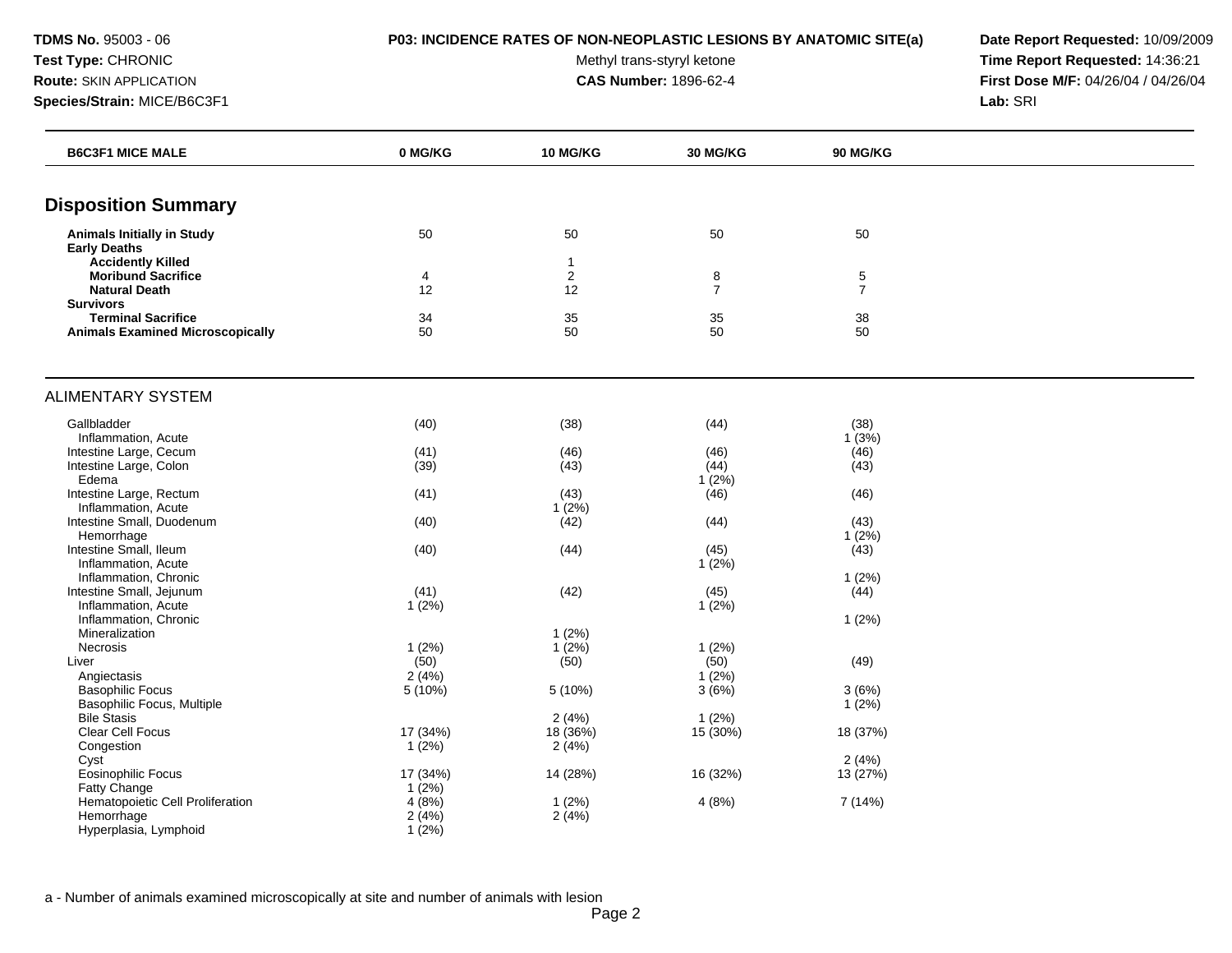### **TDMS No.** 95003 - 06 **P03: INCIDENCE RATES OF NON-NEOPLASTIC LESIONS BY ANATOMIC SITE(a) Date Report Requested:** 10/09/2009

Test Type: CHRONIC **Test Type:** CHRONIC **Test Type:** CHRONIC **Time Report Requested:** 14:36:21 **Route:** SKIN APPLICATION **CAS Number:** 1896-62-4 **First Dose M/F:** 04/26/04 / 04/26/04

| <b>B6C3F1 MICE MALE</b>               | 0 MG/KG  | 10 MG/KG  | 30 MG/KG | 90 MG/KG  |  |
|---------------------------------------|----------|-----------|----------|-----------|--|
|                                       |          |           |          |           |  |
| Inflammation, Acute                   | 1(2%)    |           |          |           |  |
| Inflammation, Chronic                 |          | 2(4%)     |          |           |  |
| Mixed Cell Focus                      | 2(4%)    | $5(10\%)$ | 2(4%)    | 4(8%)     |  |
| Necrosis, Focal                       | 15 (30%) | 7(14%)    | 8(16%)   | 6 (12%)   |  |
| Thrombosis                            |          |           | 1(2%)    | 1(2%)     |  |
| Centrilobular, Necrosis               | 1(2%)    |           |          |           |  |
| Hepatocyte, Hypertrophy               |          | 1(2%)     |          | 1(2%)     |  |
| Hepatocyte, Vacuolization Cytoplasmic | 1(2%)    | 2(4%)     | 1(2%)    |           |  |
| Mesentery                             | (6)      | (12)      | (8)      | (6)       |  |
| Fibrosis                              |          | 1(8%)     | 1(13%)   | 1(17%)    |  |
| Hemorrhage                            |          | 3(25%)    |          | 1(17%)    |  |
| Inflammation, Chronic                 |          |           |          | 1 (17%)   |  |
| Artery, Hyperplasia                   |          |           |          | 1(17%)    |  |
| Fat, Necrosis                         | 5 (83%)  | 5 (42%)   | 7 (88%)  | 4(67%)    |  |
| Pancreas                              | (49)     | (50)      | (50)     | (49)      |  |
| Angiectasis                           | $1(2\%)$ |           |          |           |  |
| Inflammation, Chronic                 |          | 1(2%)     |          |           |  |
| Lipomatosis                           |          | 1(2%)     | 1(2%)    |           |  |
| Metaplasia, Hepatocyte                | 1(2%)    |           |          |           |  |
| Salivary Glands                       | (50)     | (50)      | (50)     | (50)      |  |
| Atrophy                               | 1(2%)    |           | 2(4%)    |           |  |
| Hyperplasia, Lymphoid                 | 12(24%)  | 13 (26%)  | 11(22%)  | 10 (20%)  |  |
| Inflammation, Chronic Active          |          | 1(2%)     |          |           |  |
| Mineralization                        | 1(2%)    | 2(4%)     | 1(2%)    |           |  |
| Necrosis                              |          | 1(2%)     |          |           |  |
| Stomach, Forestomach                  | (50)     | (50)      | (50)     | (50)      |  |
| Cyst                                  |          |           |          | 1(2%)     |  |
| Edema                                 |          | 1(2%)     | 1(2%)    |           |  |
| Erosion                               | 4(8%)    |           | 2(4%)    |           |  |
| Inflammation, Chronic                 |          | 3(6%)     | 3(6%)    | 3(6%)     |  |
| Ulcer                                 | 2(4%)    | 2(4%)     | 5(10%)   | $1(2\%)$  |  |
| Epithelium, Hyperplasia               | 5(10%)   | 7 (14%)   | 7(14%)   | 6(12%)    |  |
| Stomach, Glandular                    | (47)     | (49)      | (49)     | (48)      |  |
| Cyst                                  | 2(4%)    | 1(2%)     | 13 (27%) | $5(10\%)$ |  |
| Erosion                               | 2(4%)    | 1(2%)     | 3(6%)    | $1(2\%)$  |  |
| Hemorrhage                            |          |           |          | 1(2%)     |  |
| Inflammation, Acute                   | 1(2%)    |           | 5 (10%)  | 1(2%)     |  |
| Inflammation, Chronic                 |          |           |          | 2(4%)     |  |
| Metaplasia, Squamous                  | 1(2%)    | 2(4%)     | 1(2%)    | 1(2%)     |  |
| Mineralization                        |          | 3(6%)     | 2(4%)    |           |  |
| <b>Necrosis</b>                       |          |           | 1(2%)    |           |  |
| Ulcer                                 | 1(2%)    | 2(4%)     |          |           |  |
| Epithelium, Hyperplasia               | 2(4%)    | 1(2%)     |          |           |  |
| Tooth                                 | (1)      | (1)       | (0)      | (0)       |  |
| Malformation                          | 1 (100%) | 1 (100%)  |          |           |  |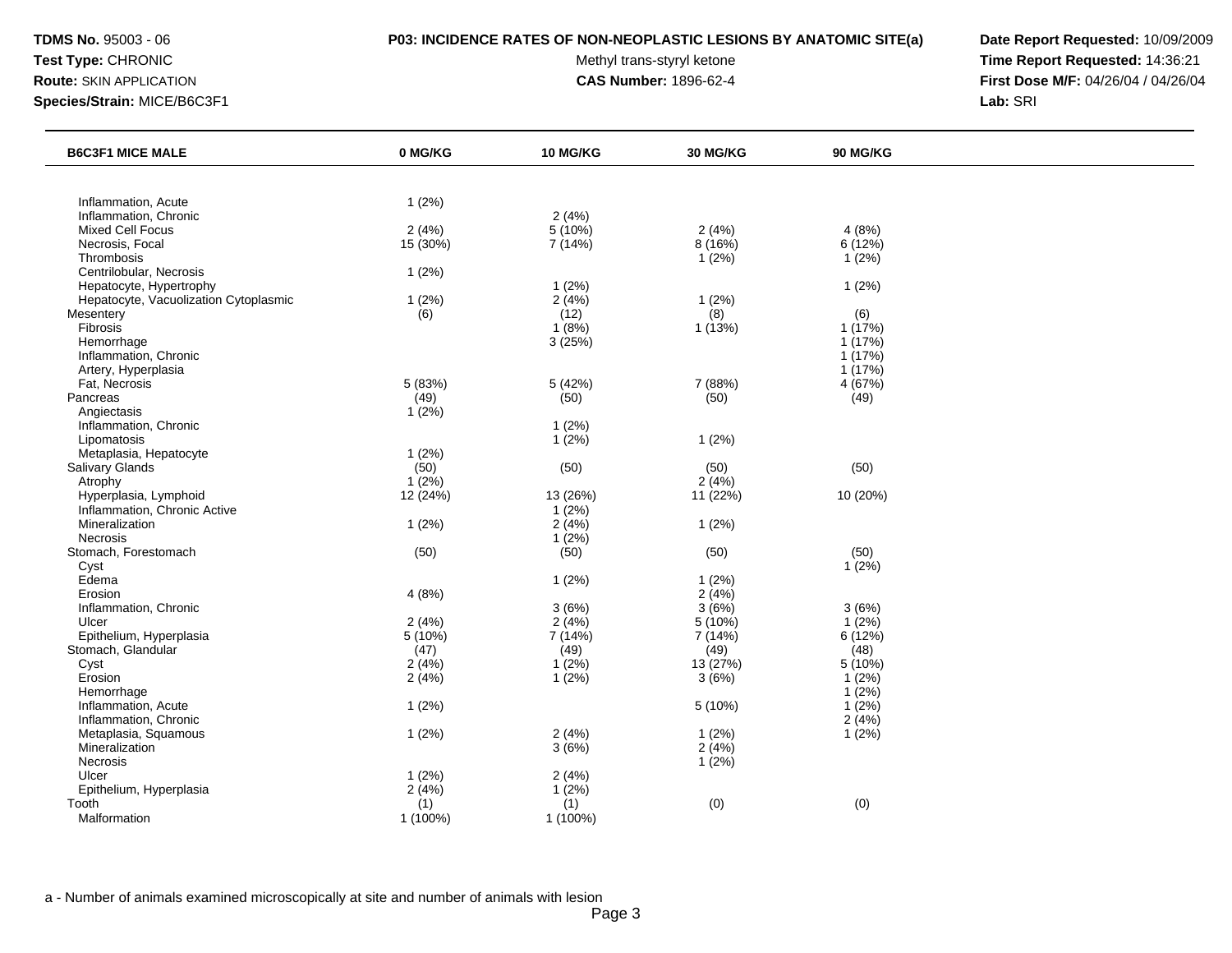Test Type: CHRONIC **Test Type:** CHRONIC **Test Type:** CHRONIC **Time Report Requested:** 14:36:21 **Route:** SKIN APPLICATION **CAS Number:** 1896-62-4 **First Dose M/F:** 04/26/04 / 04/26/04 **Species/Strain:** MICE/B6C3F1 **Lab:** SRI

| <b>B6C3F1 MICE MALE</b>                                                                                                                                                                                                                                                 | 0 MG/KG                                                                                     | 10 MG/KG                                                                               | <b>30 MG/KG</b>                                                                      | 90 MG/KG                                                                   |  |
|-------------------------------------------------------------------------------------------------------------------------------------------------------------------------------------------------------------------------------------------------------------------------|---------------------------------------------------------------------------------------------|----------------------------------------------------------------------------------------|--------------------------------------------------------------------------------------|----------------------------------------------------------------------------|--|
|                                                                                                                                                                                                                                                                         |                                                                                             |                                                                                        |                                                                                      |                                                                            |  |
| <b>CARDIOVASCULAR SYSTEM</b>                                                                                                                                                                                                                                            |                                                                                             |                                                                                        |                                                                                      |                                                                            |  |
| Heart<br>Cardiomyopathy<br>Mineralization<br>Thrombosis<br>Artery, Inflammation, Chronic                                                                                                                                                                                | (50)<br>11(22%)                                                                             | (50)<br>7(14%)<br>1(2%)                                                                | (50)<br>8(16%)<br>2(4%)                                                              | (50)<br>4(8%)<br>$1(2\%)$<br>1(2%)                                         |  |
| <b>ENDOCRINE SYSTEM</b>                                                                                                                                                                                                                                                 |                                                                                             |                                                                                        |                                                                                      |                                                                            |  |
| <b>Adrenal Cortex</b><br><b>Accessory Adrenal Cortical Nodule</b><br>Degeneration, Fatty<br>Hyperplasia<br>Hyperplasia, Focal<br>Hypertrophy, Focal<br>Capsule, Hyperplasia<br>Adrenal Medulla<br>Hyperplasia<br>Islets, Pancreatic                                     | (50)<br>2(4%)<br>4(8%)<br>2(4%)<br>$1(2\%)$<br>16(32%)<br>38 (76%)<br>(49)<br>4(8%)<br>(50) | (50)<br>$1(2\%)$<br>12 (24%)<br>1(2%)<br>16 (32%)<br>40 (80%)<br>(50)<br>2(4%)<br>(50) | (50)<br>2(4%)<br>9(18%)<br>1(2%)<br>20 (40%)<br>40 (80%)<br>(50)<br>$1(2\%)$<br>(50) | (49)<br>8(16%)<br>6(12%)<br>12 (24%)<br>36 (73%)<br>(49)<br>5(10%)<br>(49) |  |
| Angiectasis<br>Hyperplasia<br>Parathyroid Gland<br>Cyst<br>Pituitary Gland<br>Pars Distalis, Cyst<br>Pars Distalis, Hyperplasia, Focal<br>Pars Intermedia, Cyst<br><b>Thyroid Gland</b><br>Cyst<br>Follicle, Degeneration, Focal<br>Follicular Cell, Hyperplasia, Focal | $1(2\%)$<br>28 (56%)<br>(48)<br>2(4%)<br>(49)<br>4(8%)<br>(50)<br>$1(2\%)$                  | 23 (46%)<br>(47)<br>$1(2\%)$<br>(49)<br>4(8%)<br>$1(2\%)$<br>(49)<br>1(2%)             | 28 (56%)<br>(48)<br>$1(2\%)$<br>(50)<br>$5(10\%)$<br>1(2%)<br>1(2%)<br>(50)<br>1(2%) | 19 (39%)<br>(45)<br>(49)<br>3(6%)<br>2(4%)<br>(49)<br>2(4%)<br>$1(2\%)$    |  |
| <b>GENERAL BODY SYSTEM</b>                                                                                                                                                                                                                                              |                                                                                             |                                                                                        |                                                                                      |                                                                            |  |
| <b>Tissue NOS</b><br>Fibrosis                                                                                                                                                                                                                                           | (2)<br>1(50%)                                                                               | (2)                                                                                    | (2)                                                                                  | (0)                                                                        |  |
| <b>GENITAL SYSTEM</b>                                                                                                                                                                                                                                                   |                                                                                             |                                                                                        |                                                                                      |                                                                            |  |
| Epididymis                                                                                                                                                                                                                                                              | (50)                                                                                        | (50)                                                                                   | (50)                                                                                 | (50)                                                                       |  |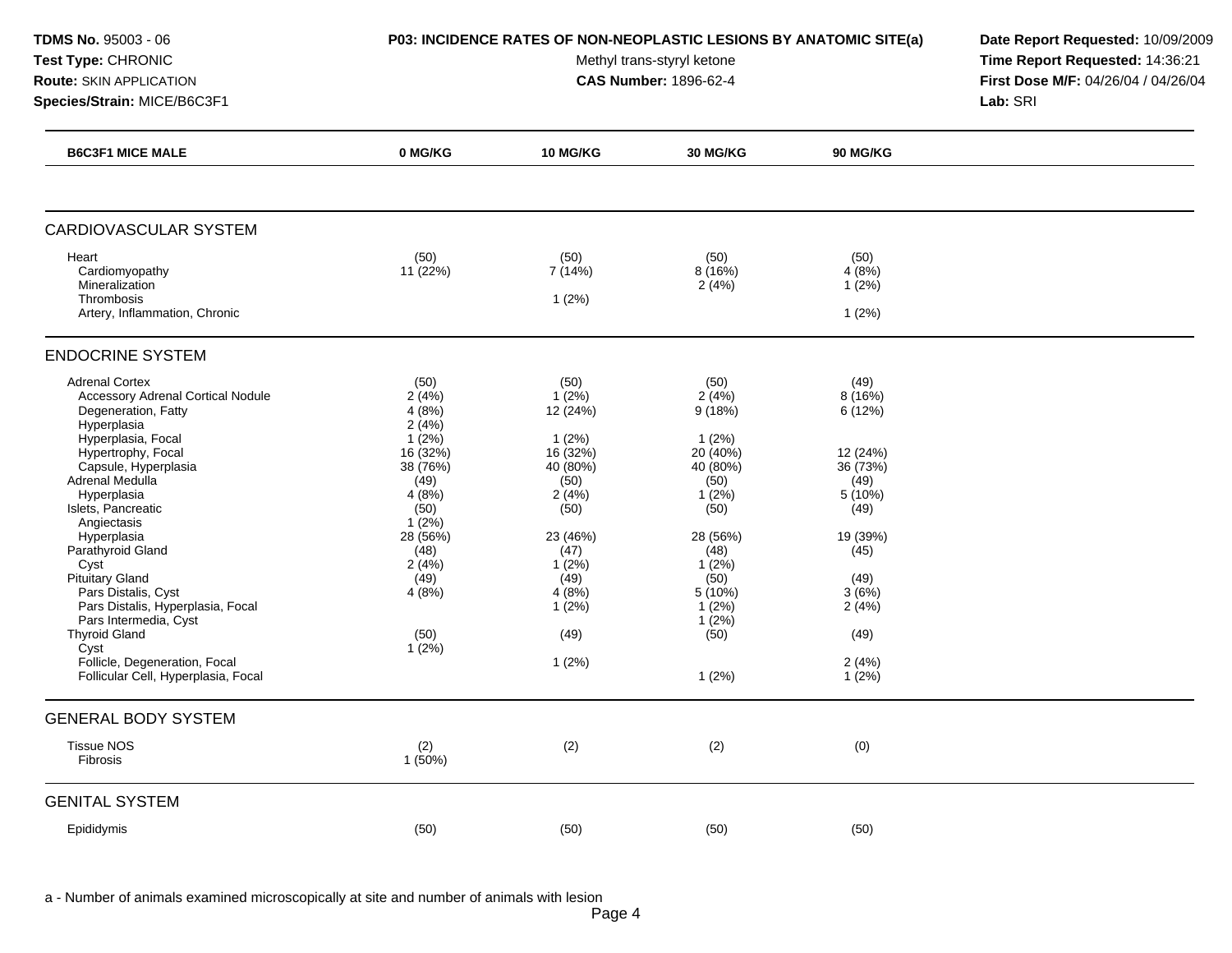### **TDMS No.** 95003 - 06 **P03: INCIDENCE RATES OF NON-NEOPLASTIC LESIONS BY ANATOMIC SITE(a) Date Report Requested:** 10/09/2009

Test Type: CHRONIC **Test Type:** CHRONIC **Test Type:** CHRONIC **Time Report Requested:** 14:36:21 **Route:** SKIN APPLICATION **CAS Number:** 1896-62-4 **First Dose M/F:** 04/26/04 / 04/26/04

| <b>B6C3F1 MICE MALE</b>                                           | 0 MG/KG              | <b>10 MG/KG</b>   | <b>30 MG/KG</b>   | <b>90 MG/KG</b>    |  |
|-------------------------------------------------------------------|----------------------|-------------------|-------------------|--------------------|--|
|                                                                   |                      |                   |                   |                    |  |
| Amyloid Deposition, Chronic<br>Angiectasis                        |                      |                   | 1(2%)             | 1(2%)              |  |
| <b>Fibrosis</b><br>Granuloma Sperm                                |                      | 1(2%)             | 2(4%)             |                    |  |
| Hemorrhage                                                        |                      | 1(2%)             |                   |                    |  |
| Inflammation, Chronic<br>Necrosis                                 | 1(2%)<br>$1(2\%)$    | 3(6%)             |                   | 3(6%)              |  |
| Spermatocele<br>Penis                                             | (0)                  | 1(2%)<br>(0)      | (2)               | 1(2%)<br>(0)       |  |
| Congestion<br>Inflammation, Acute                                 |                      |                   | 1(50%)<br>1(50%)  |                    |  |
| <b>Preputial Gland</b>                                            | (50)                 | (50)              | (50)              | (50)               |  |
| Atrophy<br>Cyst                                                   | $1(2\%)$<br>3(6%)    | 3(6%)             | 7 (14%)           | 5 (10%)            |  |
| Hyperplasia<br>Hyperplasia, Squamous                              | 1(2%)                |                   | 1(2%)             |                    |  |
| Inflammation, Chronic<br>Inflammation, Chronic Active             | 13 (26%)<br>$1(2\%)$ | 18 (36%)<br>3(6%) | 12 (24%)<br>4(8%) | 15 (30%)<br>6(12%) |  |
| Prostate<br>Angiectasis                                           | (50)                 | (50)<br>$1(2\%)$  | (50)              | (48)<br>1(2%)      |  |
| Cyst<br>Inflammation, Chronic                                     |                      |                   |                   | 2(4%)              |  |
| <b>Necrosis</b>                                                   | 1(2%)<br>1(2%)       | 8(16%)            | 6(12%)            | 6 (13%)            |  |
| Polyarteritis<br>Epithelium, Hyperplasia                          | 27 (54%)             | 20 (40%)          | 16 (32%)          | 2(4%)<br>25 (52%)  |  |
| Seminal Vesicle<br>Fibrosis                                       | (50)                 | (50)<br>1(2%)     | (50)              | (49)<br>1(2%)      |  |
| <b>Infiltration Cellular</b><br>Infiltration Cellular, Lymphocyte | 1(2%)<br>2(4%)       |                   |                   | 2(4%)              |  |
| Inflammation, Chronic<br>Epithelium, Hyperplasia                  | 1(2%)                | 4(8%)             |                   | 1(2%)<br>$1(2\%)$  |  |
| <b>Testes</b><br>Angiectasis                                      | (50)                 | (50)              | (50)<br>$1(2\%)$  | (50)<br>$1(2\%)$   |  |
| Germinal Epithelium, Atrophy<br>Interstitial Cell, Hyperplasia    | 6 (12%)              | 3(6%)             | 1(2%)<br>1(2%)    | $1(2\%)$           |  |
| <b>HEMATOPOIETIC SYSTEM</b>                                       |                      |                   |                   |                    |  |
| <b>Bone Marrow</b>                                                | (50)                 | (50)              | (50)              | (50)               |  |
| Hyperplasia<br>Infiltration Cellular, Histiocyte                  |                      |                   |                   | 1(2%)<br>$1(2\%)$  |  |
| Myelofibrosis<br>Thrombosis                                       |                      |                   | 1(2%)             | 1(2%)              |  |
| Lymph Node<br>Hemorrhage                                          | (5)<br>1(20%)        | (5)               | (4)               | (6)                |  |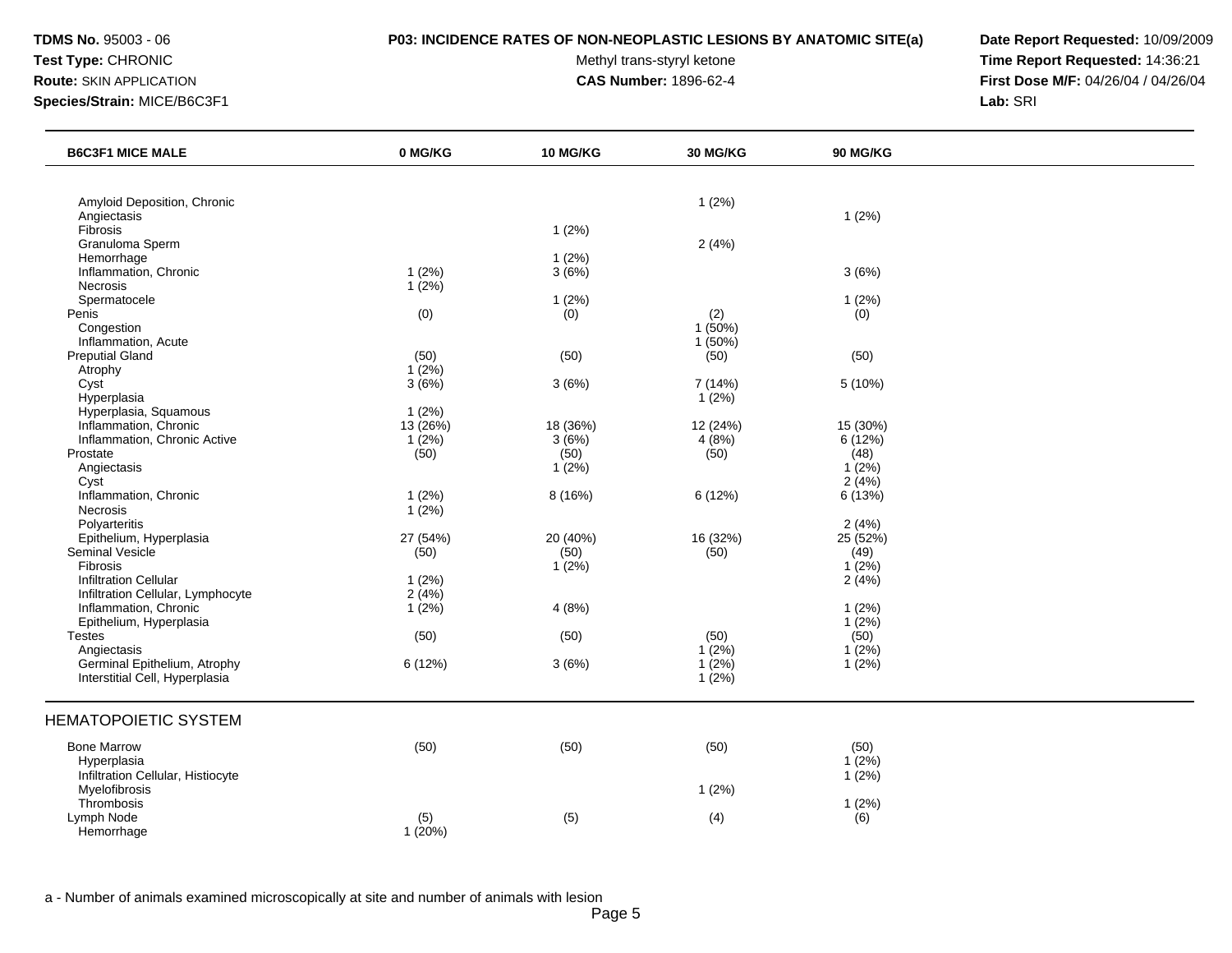### **TDMS No.** 95003 - 06 **P03: INCIDENCE RATES OF NON-NEOPLASTIC LESIONS BY ANATOMIC SITE(a) Date Report Requested:** 10/09/2009

Test Type: CHRONIC **Test Type:** CHRONIC **Test Type:** CHRONIC **Time Report Requested:** 14:36:21 **Route:** SKIN APPLICATION **CAS Number:** 1896-62-4 **First Dose M/F:** 04/26/04 / 04/26/04

| <b>B6C3F1 MICE MALE</b>            | 0 MG/KG  | <b>10 MG/KG</b> | <b>30 MG/KG</b> | <b>90 MG/KG</b> |  |
|------------------------------------|----------|-----------------|-----------------|-----------------|--|
|                                    |          |                 |                 |                 |  |
| Pigmentation                       | 1(20%)   |                 |                 |                 |  |
| Iliac, Hemorrhage                  |          |                 | 1(25%)          | 1 (17%)         |  |
| Iliac, Hyperplasia, Lymphoid       | 2(40%)   |                 | 1(25%)          |                 |  |
| Inguinal, Hyperplasia              |          |                 |                 | 1 (17%)         |  |
| Inguinal, Hyperplasia, Lymphoid    | 1(20%)   |                 |                 | 1 (17%)         |  |
| Mediastinal, Hyperplasia, Lymphoid |          | 1(20%)          |                 |                 |  |
| Renal, Hyperplasia, Lymphoid       | 1(20%)   |                 |                 |                 |  |
| Lymph Node, Mandibular             | (49)     | (46)            | (50)            | (49)            |  |
| Atrophy                            | 3(6%)    |                 |                 | $1(2\%)$        |  |
| Hematopoietic Cell Proliferation   |          |                 |                 | $1(2\%)$        |  |
| Hemorrhage                         | 1(2%)    | $1(2\%)$        |                 |                 |  |
| Hyperplasia, Lymphoid              | 2(4%)    | 1(2%)           |                 | 6 (12%)         |  |
| Hyperplasia, Plasma Cell           |          | 1(2%)           |                 | 1(2%)           |  |
| Lymph Node, Mesenteric             | (49)     | (44)            | (49)            | (45)            |  |
| Atrophy                            | 9(18%)   | 4 (9%)          | 4(8%)           | 8 (18%)         |  |
| Fibrosis                           | 1(2%)    |                 |                 | 1(2%)           |  |
| Hematopoietic Cell Proliferation   | 3(6%)    |                 | 2(4%)           |                 |  |
| Hemorrhage                         | 3(6%)    | 3(7%)           | 2(4%)           | 2(4%)           |  |
| Hyperplasia, Histiocytic           | 1(2%)    |                 |                 | 1(2%)           |  |
| Hyperplasia, Lymphoid              | 4(8%)    | 2(5%)           | 2(4%)           | 6(13%)          |  |
| Hyperplasia, Plasma Cell           | 2(4%)    | 2(5%)           | 2(4%)           | 4(9%)           |  |
| Infiltration Cellular, Neutrophil  | 2(4%)    | $1(2\%)$        | 2(4%)           | 3(7%)           |  |
| Inflammation, Chronic              | 1(2%)    |                 |                 | $1(2\%)$        |  |
| Spleen                             | (48)     | (47)            | (49)            | (49)            |  |
| Fibrosis                           |          |                 | $1(2\%)$        |                 |  |
| Hematopoietic Cell Proliferation   | 11 (23%) | 16 (34%)        | 16 (33%)        | 20 (41%)        |  |
| Necrosis                           |          |                 |                 | $1(2\%)$        |  |
| Pigmentation                       |          | $1(2\%)$        |                 |                 |  |
| Lymphoid Follicle, Atrophy         | 1(2%)    | 4 (9%)          | 2(4%)           | 2(4%)           |  |
| Lymphoid Follicle, Hyperplasia     |          | $1(2\%)$        | 2(4%)           | 3(6%)           |  |
| Thymus                             | (44)     | (48)            | (46)            | (40)            |  |
| Cyst                               | 10 (23%) | 7 (15%)         | 4 (9%)          | 4 (10%)         |  |
| <b>INTEGUMENTARY SYSTEM</b>        |          |                 |                 |                 |  |
| Mammary Gland                      | (50)     | (50)            | (50)            | (50)            |  |
| <b>Infiltration Cellular</b>       |          |                 |                 | $1(2\%)$        |  |
| Skin                               | (50)     | (50)            | (50)            | (50)            |  |
| Cyst Epithelial Inclusion          |          | $1(2\%)$        | $1(2\%)$        |                 |  |
| Edema                              |          | 2(4%)           | 1(2%)           |                 |  |
| Hyperkeratosis                     | 1(2%)    | 3(6%)           | 1(2%)           | 5 (10%)         |  |
| Hyperplasia, Melanocyte            |          | $1(2\%)$        |                 |                 |  |
| Inflammation, Chronic              |          | 3(6%)           | 2(4%)           | 6 (12%)         |  |
| Metaplasia, Osseous                |          | $1(2\%)$        |                 |                 |  |
| Ulcer                              |          | 1(2%)           | 1(2%)           |                 |  |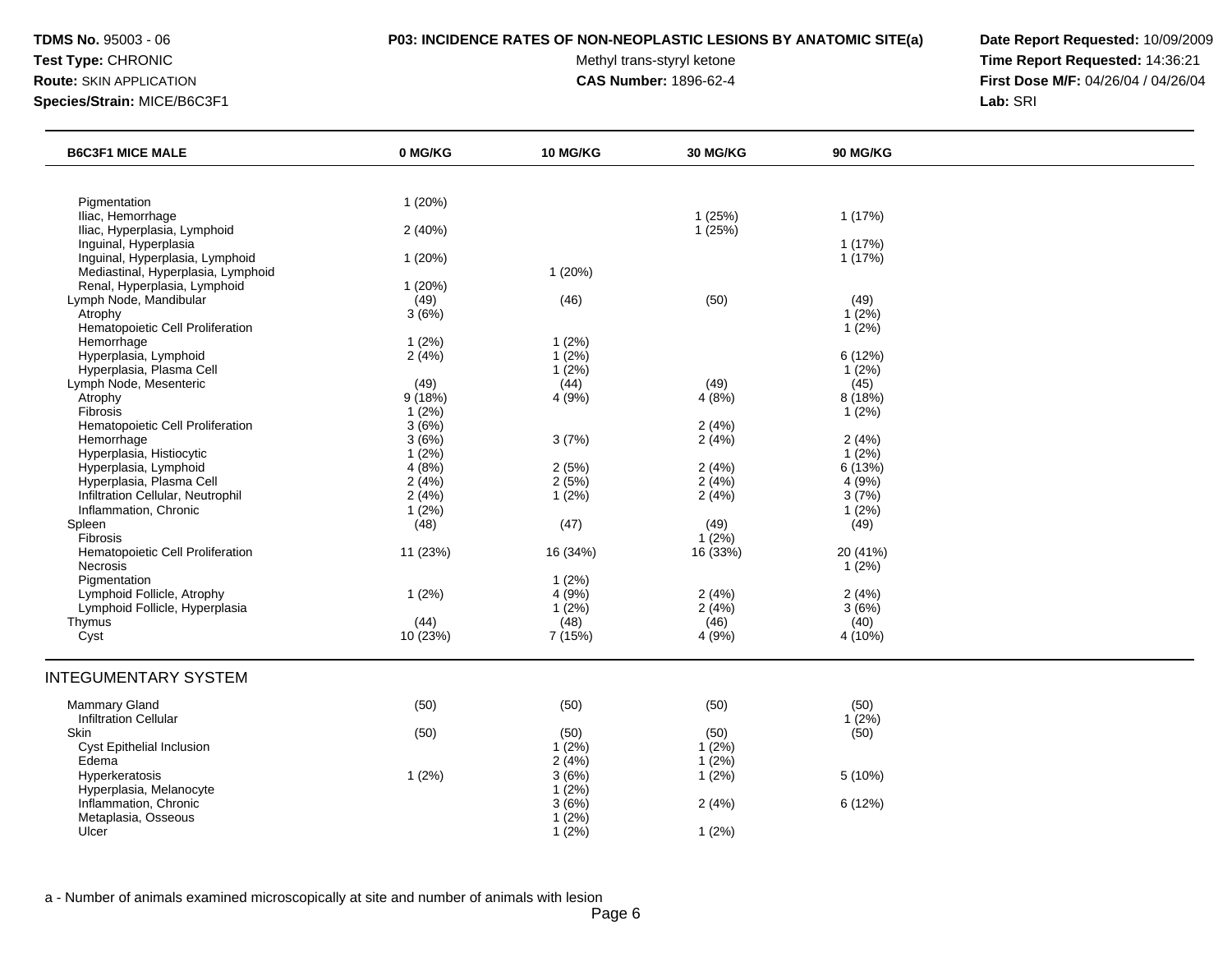### **TDMS No.** 95003 - 06 **P03: INCIDENCE RATES OF NON-NEOPLASTIC LESIONS BY ANATOMIC SITE(a) Date Report Requested:** 10/09/2009

Test Type: CHRONIC **Test Type:** CHRONIC **Test Type:** CHRONIC **Time Report Requested:** 14:36:21 **Route:** SKIN APPLICATION **CAS Number:** 1896-62-4 **First Dose M/F:** 04/26/04 / 04/26/04

| <b>B6C3F1 MICE MALE</b>                                                                                                                                                                                                                                  | 0 MG/KG                                                | 10 MG/KG                                                       | <b>30 MG/KG</b>                                     | <b>90 MG/KG</b>                                    |  |
|----------------------------------------------------------------------------------------------------------------------------------------------------------------------------------------------------------------------------------------------------------|--------------------------------------------------------|----------------------------------------------------------------|-----------------------------------------------------|----------------------------------------------------|--|
| Epidermis, Hyperplasia<br>Epidermis, Site Of Application, Hyperplasia<br>Prepuce, Hyperkeratosis<br>Site Of Application, Erosion<br>Site Of Application, Fibrosis<br>Site Of Application, Hyperkeratosis<br>Site Of Application, Hyperplasia, Melanocyte | 7 (14%)<br>17 (34%)                                    | 2(4%)<br>13 (26%)<br>1(2%)<br>$1(2\%)$<br>19 (38%)<br>$1(2\%)$ | 29 (58%)<br>1(2%)<br>5(10%)<br>26 (52%)<br>23 (46%) | 4(8%)<br>37 (74%)<br>1(2%)<br>40 (80%)<br>44 (88%) |  |
| Site Of Application, Inflammation, Chronic<br>Site Of Application, Ulcer<br>Site Of Application, Subcutaneous Tissue,<br>Hemorrhage                                                                                                                      | 1(2%)                                                  | 8(16%)<br>2(4%)                                                | $15(30\%)$<br>2(4%)                                 | 43 (86%)<br>5 (10%)<br>1(2%)                       |  |
| Subcutaneous Tissue, Hemorrhage                                                                                                                                                                                                                          |                                                        |                                                                |                                                     | 1(2%)                                              |  |
| MUSCULOSKELETAL SYSTEM                                                                                                                                                                                                                                   |                                                        |                                                                |                                                     |                                                    |  |
| Bone<br>Osteopetrosis<br>Cranium, Osteopetrosis                                                                                                                                                                                                          | (50)<br>2(4%)                                          | (49)<br>1(2%)                                                  | (50)<br>1(2%)<br>2(4%)                              | (50)                                               |  |
| <b>Skeletal Muscle</b>                                                                                                                                                                                                                                   | (1)                                                    | (4)                                                            | (1)                                                 | (1)                                                |  |
| NERVOUS SYSTEM                                                                                                                                                                                                                                           |                                                        |                                                                |                                                     |                                                    |  |
| <b>Brain</b><br>Compression<br>Congestion                                                                                                                                                                                                                | (50)<br>1(2%)                                          | (50)                                                           | (50)                                                | (50)<br>$1(2\%)$<br>1(2%)                          |  |
| Hemorrhage<br>Hyperplasia, Lymphoid<br>Infiltration Cellular, Histiocyte, Focal                                                                                                                                                                          | 2(4%)                                                  | 5(10%)<br>2(4%)                                                | 4(8%)                                               | 5 (10%)<br>1(2%)<br>1(2%)                          |  |
| <b>RESPIRATORY SYSTEM</b>                                                                                                                                                                                                                                |                                                        |                                                                |                                                     |                                                    |  |
| Lung<br>Congestion<br>Hemorrhage<br>Hyperplasia, Lymphoid<br>Infiltration Cellular, Histiocyte<br>Inflammation, Suppurative                                                                                                                              | (50)<br>2(4%)<br>2(4%)<br>$1(2\%)$<br>8 (16%)<br>1(2%) | (50)<br>3(6%)<br>6(12%)<br>3(6%)                               | (50)<br>1(2%)<br>2(4%)<br>8 (16%)                   | (50)<br>2(4%)<br>12 (24%)                          |  |
| Inflammation, Chronic<br>Metaplasia, Osseous<br>Necrosis                                                                                                                                                                                                 | 1(2%)<br>$1(2\%)$                                      |                                                                | 1(2%)<br>1(2%)                                      |                                                    |  |
| Thrombosis<br>Alveolar Epithelium, Hyperplasia<br>Nose                                                                                                                                                                                                   | $5(10\%)$<br>(50)                                      | 1(2%)<br>6(12%)<br>(50)                                        | 5 (10%)<br>(50)                                     | 8 (16%)<br>(50)                                    |  |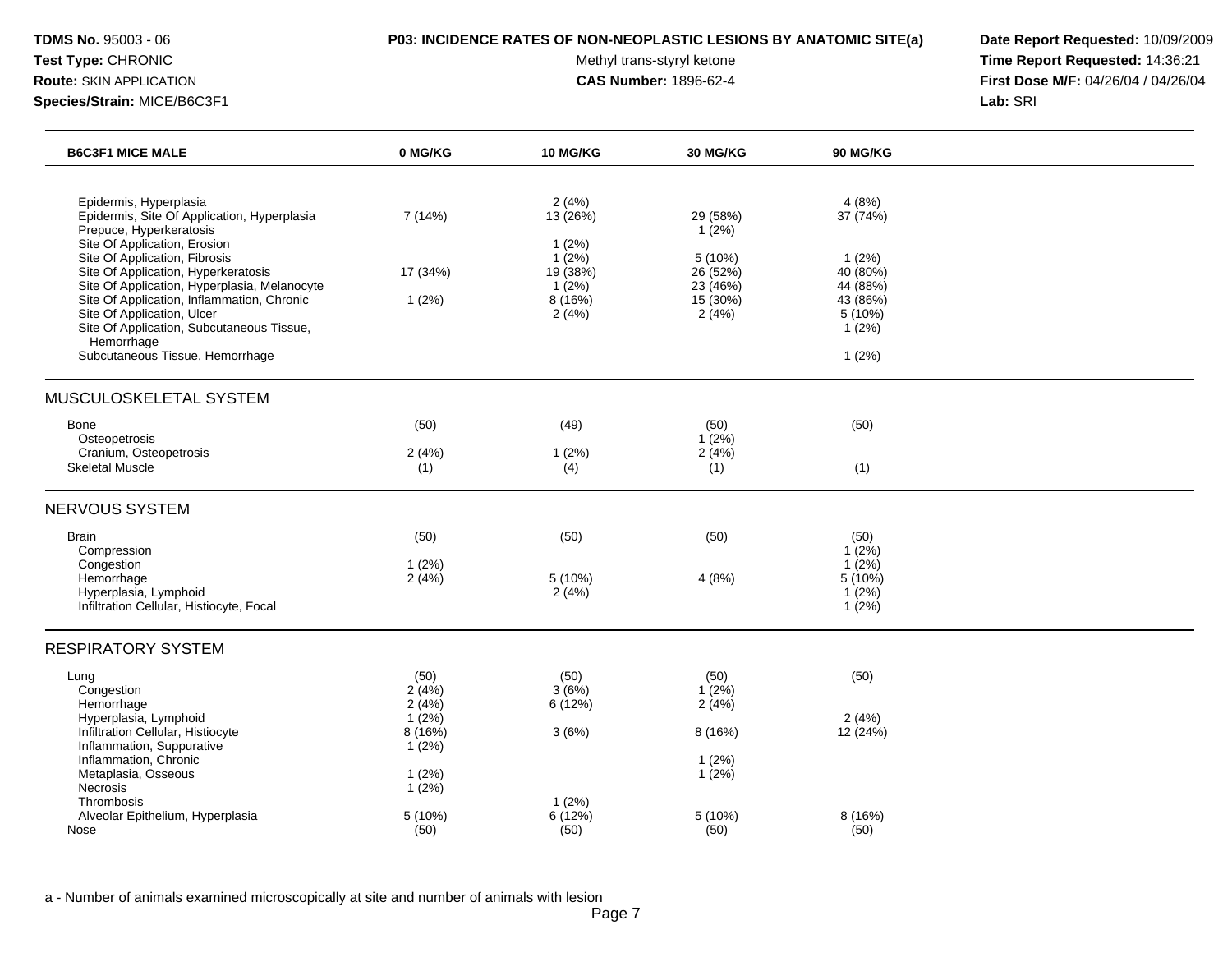### **TDMS No.** 95003 - 06 **P03: INCIDENCE RATES OF NON-NEOPLASTIC LESIONS BY ANATOMIC SITE(a) Date Report Requested:** 10/09/2009

Test Type: CHRONIC **Test Type:** CHRONIC **Test Type:** CHRONIC **Time Report Requested:** 14:36:21 **Route:** SKIN APPLICATION **CAS Number:** 1896-62-4 **First Dose M/F:** 04/26/04 / 04/26/04

| <b>B6C3F1 MICE MALE</b>                                                                                                    | 0 MG/KG                          | <b>10 MG/KG</b>           | <b>30 MG/KG</b>                 | <b>90 MG/KG</b>                          |  |
|----------------------------------------------------------------------------------------------------------------------------|----------------------------------|---------------------------|---------------------------------|------------------------------------------|--|
| Foreign Body<br>Inflammation, Suppurative<br>Inflammation, Chronic<br>Inflammation, Chronic Active                         | 1(2%)<br>$1(2\%)$<br>6(12%)      | 6(12%)                    | 5 (10%)                         | 3(6%)<br>2(4%)<br>3(6%)<br>2(4%)         |  |
| Respiratory Epithelium, Hyperplasia<br>Respiratory Epithelium, Metaplasia,<br>Squamous<br>Trachea<br>Inflammation, Chronic | (50)                             | (50)                      | 2(4%)<br>1(2%)<br>(50)<br>1(2%) | $1(2\%)$<br>(50)                         |  |
| SPECIAL SENSES SYSTEM                                                                                                      |                                  |                           |                                 |                                          |  |
| Eye<br>Atrophy<br>Fibrosis<br>Inflammation, Chronic                                                                        | (49)<br>$1(2\%)$                 | (48)                      | (48)                            | (45)<br>$1(2\%)$<br>$1(2\%)$<br>$1(2\%)$ |  |
| Inflammation, Chronic Active<br>Cornea, Hyperplasia<br>Cornea, Necrosis                                                    | 1(2%)                            | 1(2%)<br>$1(2\%)$         | 1(2%)<br>1(2%)                  | 4(9%)<br>4(9%)<br>$1(2\%)$               |  |
| Retina, Vacuolization Cytoplasmic<br>Harderian Gland<br>Fibrosis                                                           | (48)<br>$1(2\%)$                 | (50)                      | 1(2%)<br>(50)                   | (50)                                     |  |
| Hyperplasia<br>Hyperplasia, Focal<br>Inflammation, Chronic<br>Metaplasia, Osseous                                          | 2(4%)<br>3(6%)                   | 1(2%)<br>2(4%)<br>3(6%)   | 1(2%)                           | 3(6%)<br>2(4%)<br>$1(2\%)$               |  |
| <b>URINARY SYSTEM</b>                                                                                                      |                                  |                           |                                 |                                          |  |
| Kidney<br>Casts Granular<br><b>Casts Protein</b>                                                                           | (48)                             | (49)<br>2(4%)<br>$1(2\%)$ | (49)                            | (47)                                     |  |
| Cyst<br>Hyperplasia, Lymphoid<br>Hyperplasia, Oncocytic                                                                    | 15 (31%)<br>10 (21%)<br>$1(2\%)$ | 13(27%)<br>18 (37%)       | 7 (14%)<br>10 (20%)             | 9(19%)<br>18 (38%)                       |  |
| Infarct<br>Inflammation, Suppurative<br>Inflammation, Chronic                                                              | 2(4%)<br>1(2%)                   | 4(8%)<br>1(2%)            |                                 | 2(4%)                                    |  |
| Metaplasia, Osseous<br>Nephropathy<br>Capsule, Fibrosis<br>Capsule, Pigmentation                                           | 6(13%)<br>41 (85%)               | 8(16%)<br>43 (88%)        | 4(8%)<br>45 (92%)               | 3(6%)<br>45 (96%)<br>1(2%)<br>$1(2\%)$   |  |
| Papilla, Necrosis<br>Pelvis, Dilatation                                                                                    | 1(2%)<br>1(2%)                   | 3(6%)<br>1(2%)            |                                 | 1(2%)                                    |  |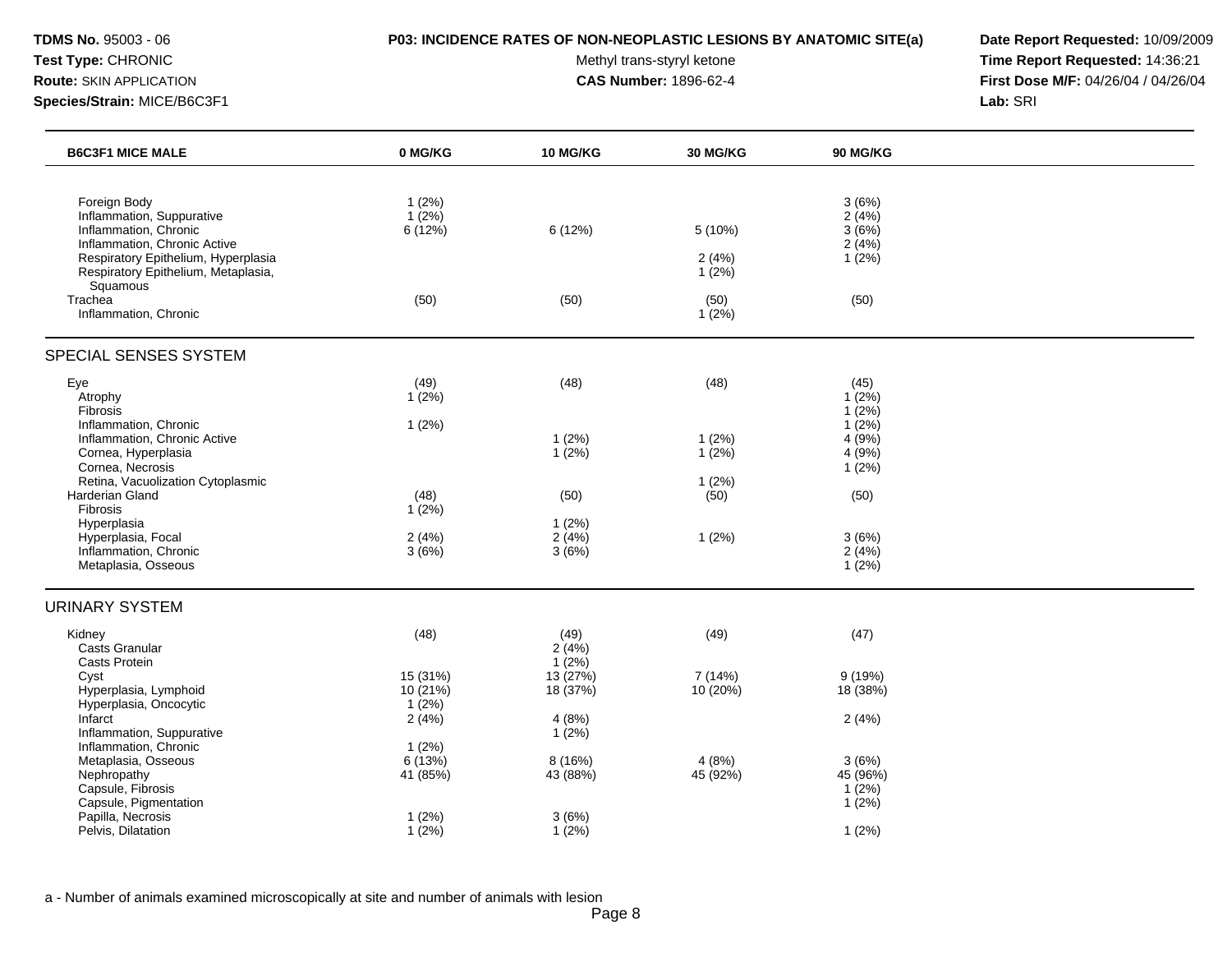Test Type: CHRONIC **Test Type:** CHRONIC **Test Type:** CHRONIC **Time Report Requested:** 14:36:21 **Route:** SKIN APPLICATION **CAS Number:** 1896-62-4 **First Dose M/F:** 04/26/04 / 04/26/04 **Species/Strain:** MICE/B6C3F1 **Lab:** SRI

| <b>B6C3F1 MICE MALE</b><br>0 MG/KG<br><b>10 MG/KG</b><br>30 MG/KG<br>90 MG/KG |
|-------------------------------------------------------------------------------|
|                                                                               |
| l (2%)<br>Renal Tubule, Accumulation, Hyaline Droplet                         |
| Renal Tubule, Dilatation, Focal<br>1(2%)<br>1(2%)                             |
| 2(4%)<br>2(4%)<br>2(4%)<br>Renal Tubule, Hyperplasia                          |
| 1(2%)<br>Renal Tubule, Necrosis<br>1(2%)                                      |
| 1(2%)<br>(2%)<br>Renal Tubule, Pigmentation                                   |
| (0)<br>(0)<br>(0)<br>(1)<br>Urethra                                           |
| 1 (100%)<br><b>Bulbourethral Gland, Necrosis</b>                              |
| (49)<br>(48)<br>(49)<br>(48)<br><b>Urinary Bladder</b>                        |
| 3(6%)<br>Edema                                                                |
| 1 (2%)<br>Hemorrhage                                                          |
| 2(4%)<br>1(2%)<br>Hyperplasia, Lymphoid<br>1(2%)<br>l (2%)                    |
| 1(2%)<br>1(2%)<br>Necrosis                                                    |

\*\*\* END OF MALE \*\*\*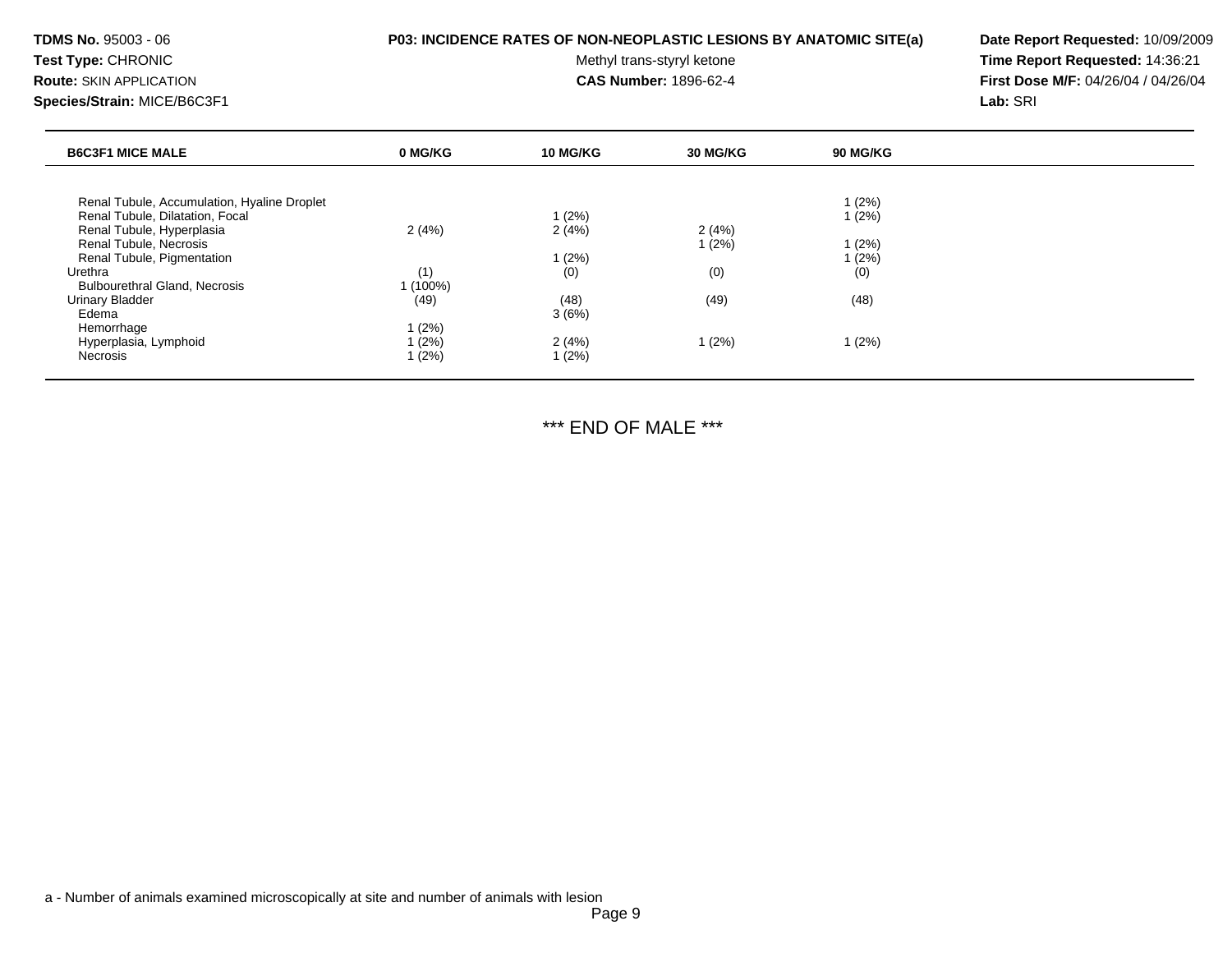**TDMS No.** 95003 - 06 **P03: INCIDENCE RATES OF NON-NEOPLASTIC LESIONS BY ANATOMIC SITE(a) Date Report Requested:** 10/09/2009

Test Type: CHRONIC **Test Type:** CHRONIC **Test Type:** CHRONIC **Time Report Requested:** 14:36:21 **Route:** SKIN APPLICATION **CAS Number:** 1896-62-4 **First Dose M/F:** 04/26/04 / 04/26/04

| <b>Disposition Summary</b><br><b>Animals Initially in Study</b><br>50<br>50<br>50<br>50<br><b>Early Deaths</b><br><b>Moribund Sacrifice</b><br>6<br>6<br>10<br>7<br>$\overline{7}$<br>5<br>9<br>6<br><b>Natural Death</b><br><b>Survivors</b><br><b>Terminal Sacrifice</b><br>37<br>39<br>31<br>37<br>50<br>50<br>50<br><b>Animals Examined Microscopically</b><br>50<br><b>ALIMENTARY SYSTEM</b><br>Gallbladder<br>(44)<br>(47)<br>(43)<br>(40)<br>(47)<br>(45)<br>(46)<br>Intestine Large, Cecum<br>(49)<br>Edema<br>$1(2\%)$<br>Intestine Large, Colon<br>(44)<br>(47)<br>(42)<br>(44)<br>Edema<br>$1(2\%)$<br>2(5%)<br>Inflammation, Acute<br>$1(2\%)$<br>Intestine Large, Rectum<br>(45)<br>(43)<br>(48)<br>(44)<br>(44)<br>(43)<br>Intestine Small, Duodenum<br>(43)<br>(47)<br>Hyperplasia<br>$1(2\%)$<br>Ulcer<br>1(2%) |  |
|---------------------------------------------------------------------------------------------------------------------------------------------------------------------------------------------------------------------------------------------------------------------------------------------------------------------------------------------------------------------------------------------------------------------------------------------------------------------------------------------------------------------------------------------------------------------------------------------------------------------------------------------------------------------------------------------------------------------------------------------------------------------------------------------------------------------------------|--|
|                                                                                                                                                                                                                                                                                                                                                                                                                                                                                                                                                                                                                                                                                                                                                                                                                                 |  |
|                                                                                                                                                                                                                                                                                                                                                                                                                                                                                                                                                                                                                                                                                                                                                                                                                                 |  |
|                                                                                                                                                                                                                                                                                                                                                                                                                                                                                                                                                                                                                                                                                                                                                                                                                                 |  |
|                                                                                                                                                                                                                                                                                                                                                                                                                                                                                                                                                                                                                                                                                                                                                                                                                                 |  |
|                                                                                                                                                                                                                                                                                                                                                                                                                                                                                                                                                                                                                                                                                                                                                                                                                                 |  |
|                                                                                                                                                                                                                                                                                                                                                                                                                                                                                                                                                                                                                                                                                                                                                                                                                                 |  |
|                                                                                                                                                                                                                                                                                                                                                                                                                                                                                                                                                                                                                                                                                                                                                                                                                                 |  |
|                                                                                                                                                                                                                                                                                                                                                                                                                                                                                                                                                                                                                                                                                                                                                                                                                                 |  |
|                                                                                                                                                                                                                                                                                                                                                                                                                                                                                                                                                                                                                                                                                                                                                                                                                                 |  |
|                                                                                                                                                                                                                                                                                                                                                                                                                                                                                                                                                                                                                                                                                                                                                                                                                                 |  |
|                                                                                                                                                                                                                                                                                                                                                                                                                                                                                                                                                                                                                                                                                                                                                                                                                                 |  |
|                                                                                                                                                                                                                                                                                                                                                                                                                                                                                                                                                                                                                                                                                                                                                                                                                                 |  |
|                                                                                                                                                                                                                                                                                                                                                                                                                                                                                                                                                                                                                                                                                                                                                                                                                                 |  |
|                                                                                                                                                                                                                                                                                                                                                                                                                                                                                                                                                                                                                                                                                                                                                                                                                                 |  |
|                                                                                                                                                                                                                                                                                                                                                                                                                                                                                                                                                                                                                                                                                                                                                                                                                                 |  |
|                                                                                                                                                                                                                                                                                                                                                                                                                                                                                                                                                                                                                                                                                                                                                                                                                                 |  |
|                                                                                                                                                                                                                                                                                                                                                                                                                                                                                                                                                                                                                                                                                                                                                                                                                                 |  |
|                                                                                                                                                                                                                                                                                                                                                                                                                                                                                                                                                                                                                                                                                                                                                                                                                                 |  |
| Intestine Small, Ileum<br>(43)<br>(45)<br>(45)<br>(42)                                                                                                                                                                                                                                                                                                                                                                                                                                                                                                                                                                                                                                                                                                                                                                          |  |
| Dilatation<br>$1(2\%)$                                                                                                                                                                                                                                                                                                                                                                                                                                                                                                                                                                                                                                                                                                                                                                                                          |  |
| 2(4%)<br>$1(2\%)$<br>Inflammation, Acute<br>Epithelium, Hyperplasia<br>1(2%)                                                                                                                                                                                                                                                                                                                                                                                                                                                                                                                                                                                                                                                                                                                                                    |  |
| Intestine Small, Jejunum<br>(43)<br>(42)<br>(44)<br>(46)                                                                                                                                                                                                                                                                                                                                                                                                                                                                                                                                                                                                                                                                                                                                                                        |  |
| $1(2\%)$<br>Necrosis                                                                                                                                                                                                                                                                                                                                                                                                                                                                                                                                                                                                                                                                                                                                                                                                            |  |
| (50)<br>(49)<br>(50)<br>(50)<br>Liver                                                                                                                                                                                                                                                                                                                                                                                                                                                                                                                                                                                                                                                                                                                                                                                           |  |
| 3(6%)<br>3(6%)<br>Angiectasis                                                                                                                                                                                                                                                                                                                                                                                                                                                                                                                                                                                                                                                                                                                                                                                                   |  |
| <b>Basophilic Focus</b><br>4(8%)<br>2(4%)<br>3(6%)<br>2(4%)                                                                                                                                                                                                                                                                                                                                                                                                                                                                                                                                                                                                                                                                                                                                                                     |  |
| $1(2\%)$<br>$1(2\%)$<br><b>Bile Stasis</b>                                                                                                                                                                                                                                                                                                                                                                                                                                                                                                                                                                                                                                                                                                                                                                                      |  |
| 3(6%)<br>Clear Cell Focus<br>6 (12%)<br>5 (10%)<br>4(8%)                                                                                                                                                                                                                                                                                                                                                                                                                                                                                                                                                                                                                                                                                                                                                                        |  |
| $1(2\%)$<br>Congestion                                                                                                                                                                                                                                                                                                                                                                                                                                                                                                                                                                                                                                                                                                                                                                                                          |  |
| 16 (32%)<br>13(26%)<br>Eosinophilic Focus<br>14 (28%)<br>15 (31%)                                                                                                                                                                                                                                                                                                                                                                                                                                                                                                                                                                                                                                                                                                                                                               |  |
| 1(2%)<br>Fatty Change                                                                                                                                                                                                                                                                                                                                                                                                                                                                                                                                                                                                                                                                                                                                                                                                           |  |
| Hematopoietic Cell Proliferation<br>13 (26%)<br>15 (30%)<br>6 (12%)<br>8(16%)                                                                                                                                                                                                                                                                                                                                                                                                                                                                                                                                                                                                                                                                                                                                                   |  |
| $1(2\%)$<br>2(4%)<br>1(2%)<br>Hemorrhage                                                                                                                                                                                                                                                                                                                                                                                                                                                                                                                                                                                                                                                                                                                                                                                        |  |
| 2(4%)<br>5 (10%)<br>1(2%)<br>6 (12%)<br>Hyperplasia, Lymphoid                                                                                                                                                                                                                                                                                                                                                                                                                                                                                                                                                                                                                                                                                                                                                                   |  |
| 1(2%)<br>1(2%)<br>Infarct                                                                                                                                                                                                                                                                                                                                                                                                                                                                                                                                                                                                                                                                                                                                                                                                       |  |
| Inflammation, Chronic<br>1(2%)<br>Karyomegaly<br>1(2%)                                                                                                                                                                                                                                                                                                                                                                                                                                                                                                                                                                                                                                                                                                                                                                          |  |
| <b>Mixed Cell Focus</b><br>2(4%)<br>2(4%)<br>1(2%)                                                                                                                                                                                                                                                                                                                                                                                                                                                                                                                                                                                                                                                                                                                                                                              |  |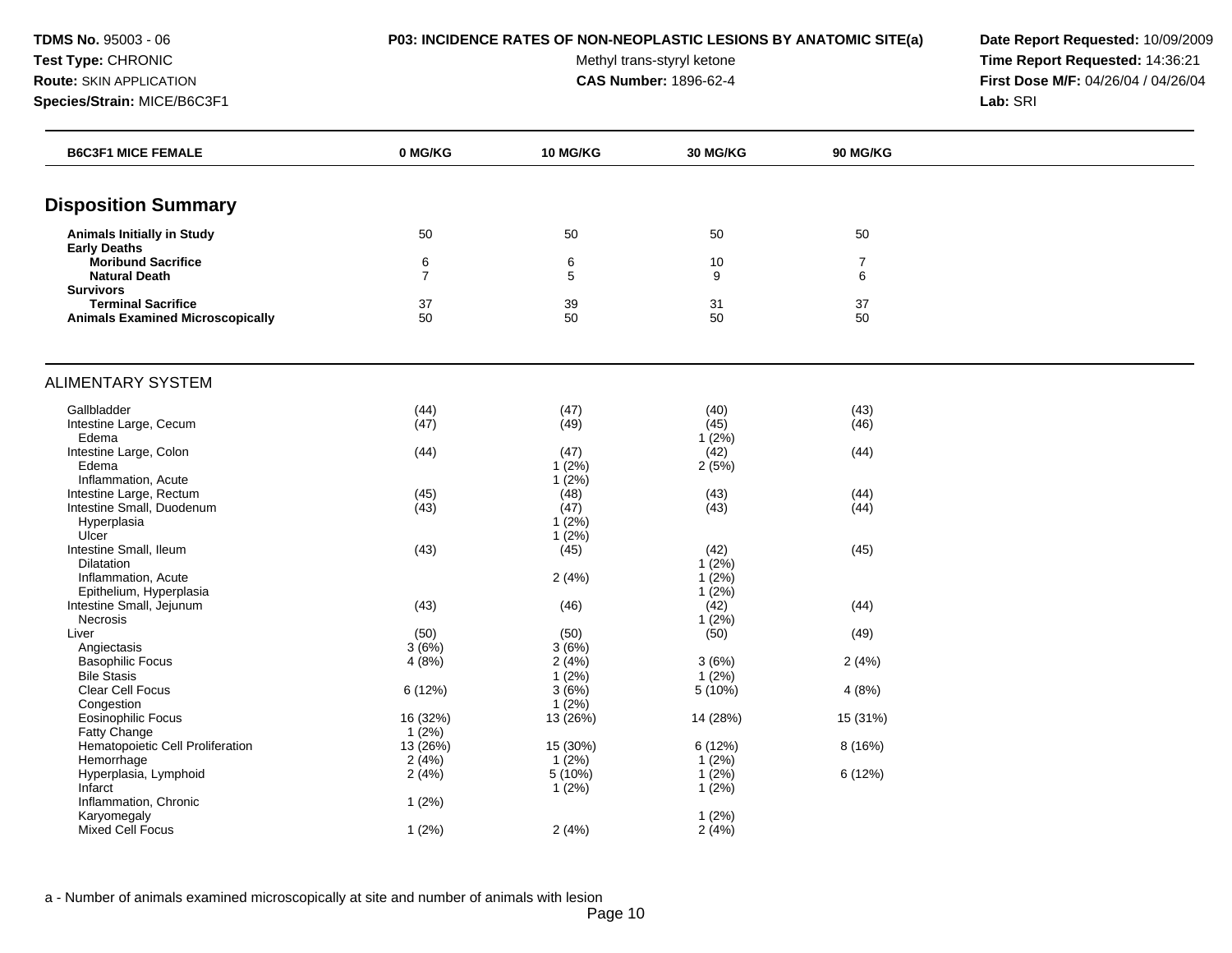### **TDMS No.** 95003 - 06 **P03: INCIDENCE RATES OF NON-NEOPLASTIC LESIONS BY ANATOMIC SITE(a) Date Report Requested:** 10/09/2009

Test Type: CHRONIC **Test Type:** CHRONIC **Test Type:** CHRONIC **Time Report Requested:** 14:36:21 **Route:** SKIN APPLICATION **CAS Number:** 1896-62-4 **First Dose M/F:** 04/26/04 / 04/26/04

| <b>B6C3F1 MICE FEMALE</b>                   | 0 MG/KG    | <b>10 MG/KG</b> | <b>30 MG/KG</b> | 90 MG/KG |  |
|---------------------------------------------|------------|-----------------|-----------------|----------|--|
|                                             |            |                 |                 |          |  |
| Necrosis, Focal                             | 6 (12%)    | 10 (20%)        | 10 (20%)        | 5 (10%)  |  |
| Vacuolization Cytoplasmic                   |            | 2(4%)           |                 |          |  |
| Centrilobular, Necrosis                     | 1(2%)      | 1(2%)           |                 |          |  |
| Hepatocyte, Hypertrophy                     |            |                 | 5 (10%)         |          |  |
| Hepatocyte, Vacuolization Cytoplasmic       | 1(2%)      | 2(4%)           |                 | 1(2%)    |  |
| Kupffer Cell, Pigmentation                  | 2(4%)      | 2(4%)           | 2(4%)           |          |  |
| Mesentery                                   | (16)       | (22)            | (17)            | (13)     |  |
| Congestion                                  | 1(6%)      |                 |                 |          |  |
| Fibrosis                                    | 1(6%)      |                 |                 |          |  |
| Hemorrhage                                  |            | 1(5%)           |                 | 1(8%)    |  |
| Fat, Necrosis                               | 15 (94%)   | 21 (95%)        | 17 (100%)       | 11 (85%) |  |
| Pancreas                                    | (50)       | (50)            | (49)            | (47)     |  |
| Atrophy                                     | 2(4%)      | 4(8%)           | $1(2\%)$        | 3(6%)    |  |
| Cyst                                        |            | 2(4%)           | 2(4%)           | 3(6%)    |  |
| Fibrosis                                    |            |                 | $1(2\%)$        |          |  |
| Hyperplasia, Lymphoid                       | 1(2%)      |                 | 2(4%)           | 1(2%)    |  |
| Inflammation, Granulomatous, Chronic Active |            |                 | 1(2%)           |          |  |
| Inflammation, Focal, Chronic                |            | 1(2%)           |                 |          |  |
| Metaplasia, Hepatocyte                      |            |                 | 1(2%)           |          |  |
| Mineralization                              |            |                 | 1(2%)           |          |  |
| <b>Necrosis</b>                             |            | 1(2%)           |                 |          |  |
| Acinus, Hyperplasia, Focal                  | 1(2%)      |                 |                 | 1(2%)    |  |
| Salivary Glands                             | (50)       | (50)            | (50)            | (50)     |  |
| Atrophy                                     | $1(2\%)$   |                 | $1(2\%)$        |          |  |
| Hyperplasia, Lymphoid                       | $20(40\%)$ | 14 (28%)        | 12 (24%)        | 23 (46%) |  |
| Mineralization                              | 3(6%)      | 1(2%)           |                 |          |  |
| Stomach, Forestomach                        | (50)       | (50)            | (50)            | (50)     |  |
| Edema                                       |            | $1(2\%)$        | $1(2\%)$        |          |  |
| Erosion                                     | 2(4%)      | 1(2%)           |                 |          |  |
| Inflammation, Chronic                       | $1(2\%)$   | $1(2\%)$        | 2(4%)           |          |  |
| Ulcer                                       | 2(4%)      | 2(4%)           | 4(8%)           | 5 (10%)  |  |
| Epithelium, Hyperplasia                     | 6(12%)     | 7(14%)          | $10(20\%)$      | 4(8%)    |  |
| Stomach, Glandular                          | (48)       | (48)            | (48)            | (46)     |  |
| Cyst                                        | 5 (10%)    | 3(6%)           | 8 (17%)         | 4 (9%)   |  |
| Edema                                       |            |                 | 1(2%)           |          |  |
| Erosion                                     |            | 3(6%)           | 1(2%)           | 1(2%)    |  |
| Foreign Body                                |            |                 |                 | 1(2%)    |  |
| Inflammation, Acute                         |            |                 |                 | 1(2%)    |  |
| Mineralization                              | 1(2%)      | 1(2%)           | 1(2%)           | 2(4%)    |  |
| Ulcer                                       | $1(2\%)$   |                 | $1(2\%)$        |          |  |
| Epithelium, Hyperplasia                     | 1(2%)      |                 | 1(2%)           |          |  |
|                                             |            |                 |                 |          |  |
| CARDIOVASCULAR SYSTEM                       |            |                 |                 |          |  |
| Heart                                       | (50)       | (50)            | (50)            | (50)     |  |
|                                             |            |                 |                 |          |  |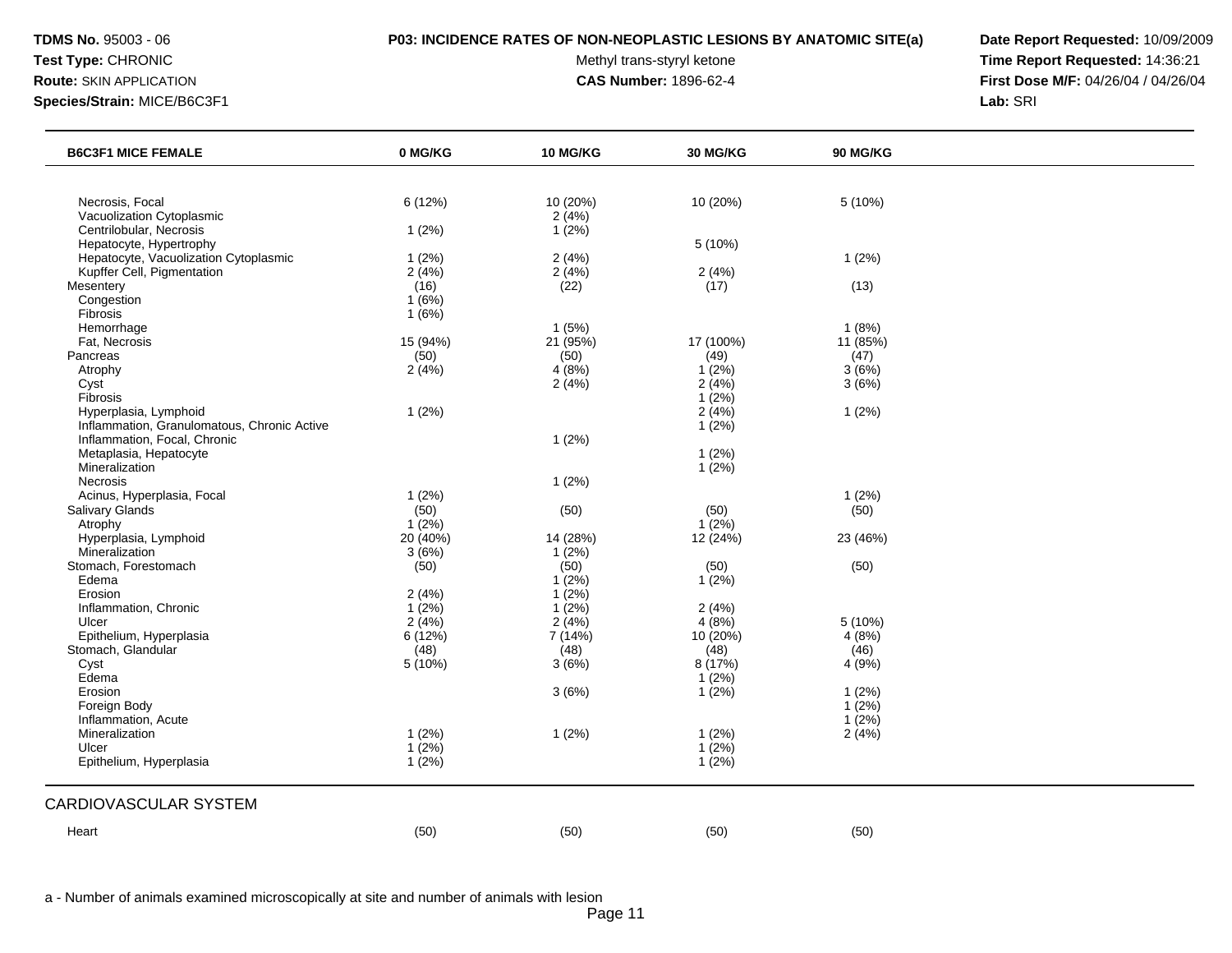Test Type: CHRONIC **Test Type:** CHRONIC **Test Type:** CHRONIC **Time Report Requested:** 14:36:21 **Route:** SKIN APPLICATION **CAS Number:** 1896-62-4 **First Dose M/F:** 04/26/04 / 04/26/04 **Species/Strain:** MICE/B6C3F1 **Lab:** SRI

| <b>B6C3F1 MICE FEMALE</b>                                                                                                                                                                                                                                                                                                                                                                                                                                                                                                                                                                                                                                                                                                                                                              | 0 MG/KG                                                                                                                                                                   | 10 MG/KG                                                                                                                                                           | 30 MG/KG                                                                                                                                                                         | <b>90 MG/KG</b>                                                                                                                                                                                       |  |
|----------------------------------------------------------------------------------------------------------------------------------------------------------------------------------------------------------------------------------------------------------------------------------------------------------------------------------------------------------------------------------------------------------------------------------------------------------------------------------------------------------------------------------------------------------------------------------------------------------------------------------------------------------------------------------------------------------------------------------------------------------------------------------------|---------------------------------------------------------------------------------------------------------------------------------------------------------------------------|--------------------------------------------------------------------------------------------------------------------------------------------------------------------|----------------------------------------------------------------------------------------------------------------------------------------------------------------------------------|-------------------------------------------------------------------------------------------------------------------------------------------------------------------------------------------------------|--|
| Cardiomyopathy<br>Mineralization                                                                                                                                                                                                                                                                                                                                                                                                                                                                                                                                                                                                                                                                                                                                                       | 8(16%)<br>1(2%)                                                                                                                                                           | 12 (24%)<br>1(2%)                                                                                                                                                  | 10 (20%)<br>3(6%)                                                                                                                                                                | 9(18%)                                                                                                                                                                                                |  |
| <b>ENDOCRINE SYSTEM</b>                                                                                                                                                                                                                                                                                                                                                                                                                                                                                                                                                                                                                                                                                                                                                                |                                                                                                                                                                           |                                                                                                                                                                    |                                                                                                                                                                                  |                                                                                                                                                                                                       |  |
| <b>Adrenal Cortex</b><br><b>Accessory Adrenal Cortical Nodule</b><br>Degeneration, Fatty<br>Hematopoietic Cell Proliferation<br>Hyperplasia, Focal<br>Hypertrophy, Focal<br>Capsule, Hyperplasia<br>Adrenal Medulla<br>Hyperplasia<br>Islets, Pancreatic<br>Angiectasis<br>Hyperplasia<br>Parathyroid Gland<br>Inflammation, Chronic<br><b>Pituitary Gland</b><br>Pars Distalis, Angiectasis<br>Pars Distalis, Cyst<br>Pars Distalis, Hyperplasia<br>Pars Distalis, Hyperplasia, Focal<br>Pars Intermedia, Cyst<br>Pars Intermedia, Hyperplasia, Focal<br>Pars Intermedia, Hypertrophy<br><b>Thyroid Gland</b><br>Infiltration Cellular, Lymphocyte<br>Inflammation, Acute<br>Inflammation, Chronic<br><b>Ultimobranchial Cyst</b><br>Bilateral, Follicular Cell, Hyperplasia, Diffuse | (50)<br>6(12%)<br>3(6%)<br>2(4%)<br>$1(2\%)$<br>48 (96%)<br>(50)<br>2(4%)<br>(50)<br>4(8%)<br>(46)<br>(47)<br>1(2%)<br>3(6%)<br>6(13%)<br>1(2%)<br>1(2%)<br>(49)<br>1(2%) | (49)<br>2(4%)<br>2(4%)<br>2(4%)<br>2(4%)<br>47 (96%)<br>(49)<br>4(8%)<br>(50)<br>2(4%)<br>(48)<br>(49)<br>2(4%)<br>$1(2\%)$<br>6(12%)<br>(50)<br>$1(2\%)$<br>1(2%) | (50)<br>4(8%)<br>$1(2\%)$<br>2(4%)<br>$1(2\%)$<br>$1(2\%)$<br>49 (98%)<br>(50)<br>2(4%)<br>(49)<br>4(8%)<br>(46)<br>(50)<br>2(4%)<br>3(6%)<br>12 (24%)<br>1(2%)<br>(49)<br>1(2%) | (50)<br>1(2%)<br>$1(2\%)$<br>2(4%)<br>4(8%)<br>50 (100%)<br>(50)<br>3(6%)<br>(47)<br>$1(2\%)$<br>5(11%)<br>(46)<br>$1(2\%)$<br>(46)<br>1(2%)<br>$1(2\%)$<br>5(11%)<br>1(2%)<br>(47)<br>1(2%)<br>1(2%) |  |
| Follicle, Degeneration, Focal<br>Follicular Cell, Hyperplasia<br>Follicular Cell, Hyperplasia, Focal                                                                                                                                                                                                                                                                                                                                                                                                                                                                                                                                                                                                                                                                                   | 30 (61%)<br>2(4%)                                                                                                                                                         | 31(62%)<br>$1(2\%)$<br>2(4%)                                                                                                                                       | 35 (71%)<br>1(2%)<br>2(4%)                                                                                                                                                       | 31 (66%)<br>2(4%)                                                                                                                                                                                     |  |
| <b>GENERAL BODY SYSTEM</b>                                                                                                                                                                                                                                                                                                                                                                                                                                                                                                                                                                                                                                                                                                                                                             |                                                                                                                                                                           |                                                                                                                                                                    |                                                                                                                                                                                  |                                                                                                                                                                                                       |  |
| <b>Tissue NOS</b><br>Fibrosis<br>Abdominal, Fat, Inflammation, Chronic Active                                                                                                                                                                                                                                                                                                                                                                                                                                                                                                                                                                                                                                                                                                          | (3)<br>1(33%)                                                                                                                                                             | (2)                                                                                                                                                                | (4)<br>1(25%)                                                                                                                                                                    | (0)                                                                                                                                                                                                   |  |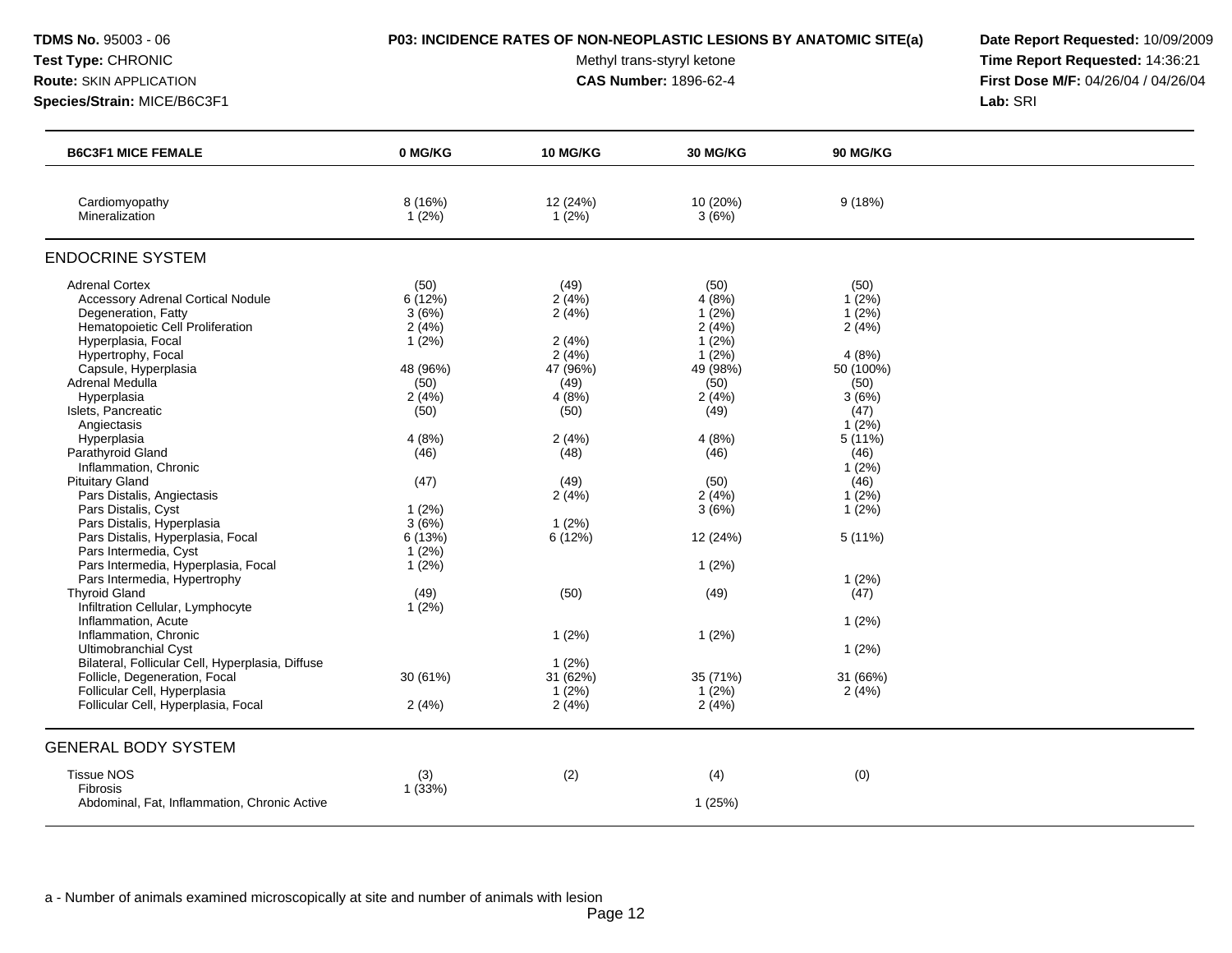### **TDMS No.** 95003 - 06 **P03: INCIDENCE RATES OF NON-NEOPLASTIC LESIONS BY ANATOMIC SITE(a) Date Report Requested:** 10/09/2009

Test Type: CHRONIC **Test Type:** CHRONIC **Test Type:** CHRONIC **Time Report Requested:** 14:36:21 **Route:** SKIN APPLICATION **CAS Number:** 1896-62-4 **First Dose M/F:** 04/26/04 / 04/26/04

| <b>B6C3F1 MICE FEMALE</b>                | 0 MG/KG  | 10 MG/KG  | 30 MG/KG | <b>90 MG/KG</b> |  |
|------------------------------------------|----------|-----------|----------|-----------------|--|
|                                          |          |           |          |                 |  |
| <b>GENITAL SYSTEM</b>                    |          |           |          |                 |  |
| <b>Clitoral Gland</b>                    | (48)     | (49)      | (50)     | (46)            |  |
| Inflammation, Chronic                    | 2(4%)    | 1(2%)     |          | $1(2\%)$        |  |
| Ovary                                    | (49)     | (50)      | (48)     | (50)            |  |
| Angiectasis                              | $1(2\%)$ | $1(2\%)$  |          | $1(2\%)$        |  |
| Cyst                                     | 9(18%)   | 17(34%)   | 6(13%)   | 10 (20%)        |  |
| Hemorrhage                               | 9(18%)   | 15 (30%)  | 17 (35%) | 18 (36%)        |  |
| Inflammation, Chronic                    |          |           | 1(2%)    |                 |  |
| Mineralization                           |          |           | $1(2\%)$ |                 |  |
| Thrombosis                               | 1(2%)    | 2(4%)     | 5 (10%)  | 3(6%)           |  |
| Interstitial Cell, Hyperplasia           | 3(6%)    |           | 1(2%)    |                 |  |
| <b>Uterus</b>                            | (50)     | (50)      | (49)     | (50)            |  |
| Angiectasis                              | $1(2\%)$ | $1(2\%)$  |          |                 |  |
| Hemorrhage                               | $1(2\%)$ |           | 1(2%)    | 1(2%)           |  |
| Hyperplasia, Cystic                      | 49 (98%) | 46 (92%)  | 43 (88%) | 47 (94%)        |  |
| Hyperplasia, Histiocytic                 |          |           |          | 1(2%)           |  |
| Metaplasia, Osseous                      |          |           |          | $1(2\%)$        |  |
| Pigmentation                             |          | 1(2%)     |          |                 |  |
| Myometrium, Hypertrophy                  |          |           | 1(2%)    |                 |  |
| Vagina                                   | (1)      | (2)       | (1)      | (0)             |  |
| Hyperplasia, Squamous                    |          | $1(50\%)$ |          |                 |  |
| Inflammation, Chronic                    |          | 1(50%)    |          |                 |  |
| Necrosis                                 |          | 1(50%)    |          |                 |  |
| <b>HEMATOPOIETIC SYSTEM</b>              |          |           |          |                 |  |
| <b>Bone Marrow</b>                       | (50)     | (50)      | (50)     | (50)            |  |
| Angiectasis                              |          |           | $1(2\%)$ | $1(2\%)$        |  |
| Hyperplasia, Megakaryocyte               |          |           |          | $1(2\%)$        |  |
| Infiltration Cellular, Histiocyte        |          |           | 1(2%)    |                 |  |
| Myelofibrosis                            | 1(2%)    |           |          | 1(2%)           |  |
| Myeloid Cell, Hyperplasia                |          |           | 1(2%)    | 1(2%)           |  |
| Lymph Node                               | (13)     | (11)      | (15)     | (14)            |  |
| Ectasia                                  | 2(15%)   | 3(27%)    | 6(40%)   | 3(21%)          |  |
| Fibrosis                                 |          |           |          | 1(7%)           |  |
| Hematopoietic Cell Proliferation         |          | 1(9%)     |          |                 |  |
| Hemorrhage                               | 1(8%)    | 3(27%)    | 4 (27%)  | 2(14%)          |  |
| Hyperplasia, Lymphoid                    |          |           |          | 1(7%)           |  |
| Bronchial, Hyperplasia, Lymphoid         |          | 1(9%)     |          |                 |  |
| Iliac, Ectasia                           | 2(15%)   |           | 2(13%)   | 1(7%)           |  |
| Iliac, Hemorrhage                        | 1(8%)    |           | 1(7%)    | 1(7%)           |  |
| Iliac, Hyperplasia, Lymphoid             |          |           | 1(7%)    | 1(7%)           |  |
| Iliac, Infiltration Cellular, Histiocyte |          |           | 1(7%)    |                 |  |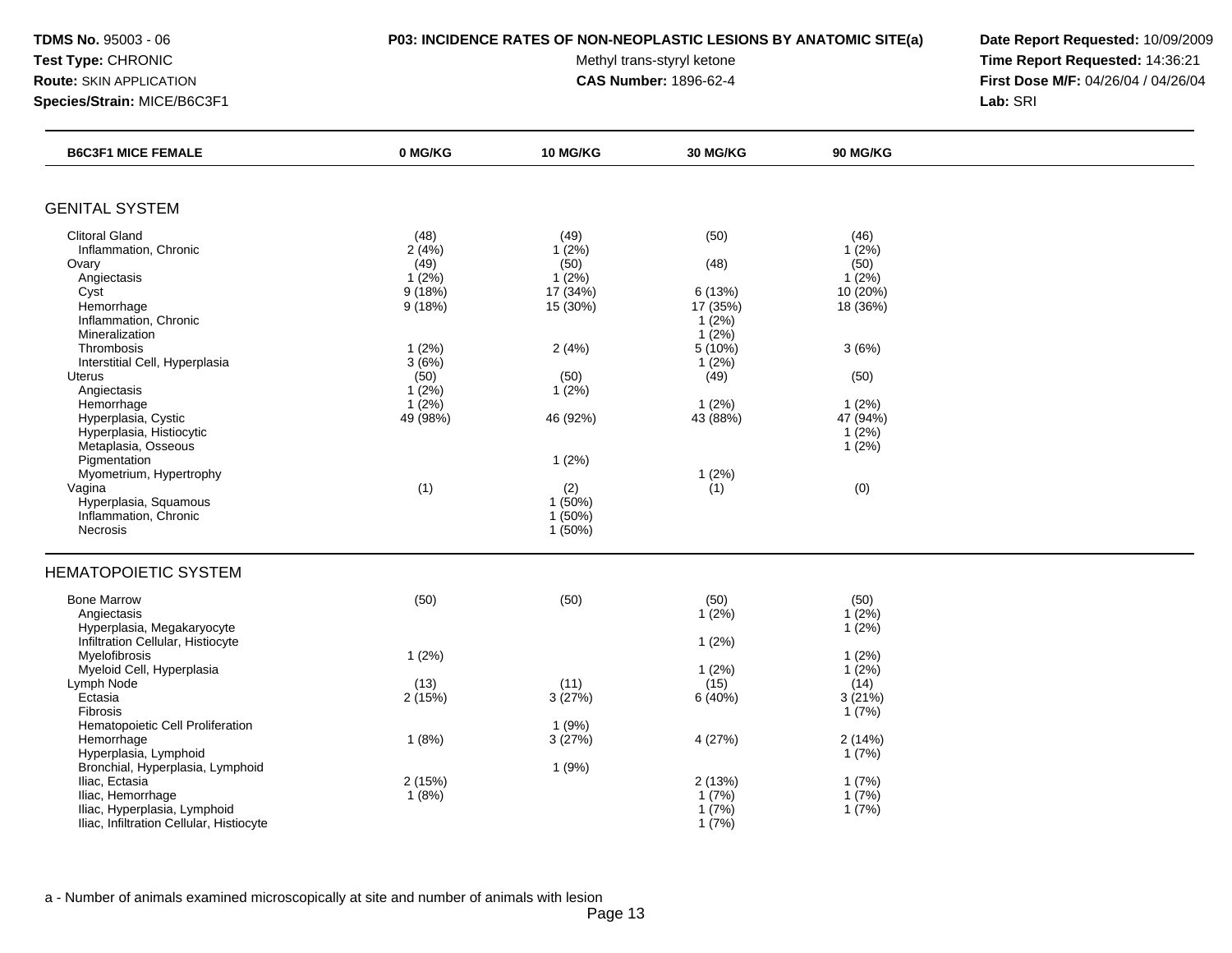### **TDMS No.** 95003 - 06 **P03: INCIDENCE RATES OF NON-NEOPLASTIC LESIONS BY ANATOMIC SITE(a) Date Report Requested:** 10/09/2009

Test Type: CHRONIC **Test Type:** CHRONIC **Test Type:** CHRONIC **Time Report Requested:** 14:36:21 **Route:** SKIN APPLICATION **CAS Number:** 1896-62-4 **First Dose M/F:** 04/26/04 / 04/26/04

| <b>B6C3F1 MICE FEMALE</b>                                                                         | 0 MG/KG                             | <b>10 MG/KG</b>                         | <b>30 MG/KG</b>                       | <b>90 MG/KG</b>                      |  |
|---------------------------------------------------------------------------------------------------|-------------------------------------|-----------------------------------------|---------------------------------------|--------------------------------------|--|
|                                                                                                   |                                     |                                         |                                       |                                      |  |
| Renal, Ectasia<br>Renal, Hyperplasia, Lymphoid<br>Renal, Infiltration Cellular, Histiocyte        | 1(8%)                               |                                         | 1(7%)<br>1(7%)<br>1(7%)               |                                      |  |
| Lymph Node, Mandibular<br>Atrophy<br>Ectasia                                                      | (50)<br>2(4%)                       | (48)<br>$1(2\%)$                        | (46)                                  | (50)<br>4(8%)<br>$1(2\%)$            |  |
| Hemorrhage<br>Hyperplasia, Histiocytic                                                            |                                     | 2(4%)                                   | 1(2%)                                 |                                      |  |
| Hyperplasia, Lymphoid<br>Lymph Node, Mesenteric<br>Atrophy<br>Ectasia                             | 11 (22%)<br>(47)<br>$5(11\%)$       | 7 (15%)<br>(49)<br>3(6%)                | 4(9%)<br>(45)<br>2(4%)<br>$1(2\%)$    | 2(4%)<br>(48)<br>6(13%)              |  |
| Hematopoietic Cell Proliferation<br>Hemorrhage<br>Hyperplasia, Lymphoid                           | 1(2%)                               | 2(4%)<br>1(2%)                          | 1(2%)                                 | 1(2%)                                |  |
| Hyperplasia, Plasma Cell<br>Infiltration Cellular, Neutrophil<br>Spleen                           | $1(2\%)$<br>$1(2\%)$<br>(49)        | 1(2%)<br>1(2%)<br>(50)                  | (48)                                  | (48)                                 |  |
| Angiectasis<br>Hematopoietic Cell Proliferation                                                   | $1(2\%)$<br>27 (55%)                | 28 (56%)                                | 31 (65%)                              | 26 (54%)                             |  |
| Hyperplasia, Lymphoid<br>Pigmentation<br>Lymphoid Follicle, Atrophy                               | 8 (16%)<br>$1(2\%)$                 | 5(10%)                                  | $1(2\%)$<br>9(19%)<br>$1(2\%)$        | 1(2%)<br>3(6%)<br>2(4%)              |  |
| Lymphoid Follicle, Hyperplasia<br>Thymus<br>Cyst<br>Hemorrhage                                    | 26 (53%)<br>(50)<br>2(4%)<br>6(12%) | 20 (40%)<br>(46)<br>$1(2\%)$<br>7 (15%) | 19 (40%)<br>(46)<br>4(9%)<br>10 (22%) | 23 (48%)<br>(48)<br>4(8%)<br>9 (19%) |  |
| Hyperplasia, Lymphoid                                                                             | 1(2%)                               |                                         |                                       | 1(2%)                                |  |
| <b>INTEGUMENTARY SYSTEM</b>                                                                       |                                     |                                         |                                       |                                      |  |
| <b>Mammary Gland</b><br>Hyperplasia<br>Infiltration Cellular, Lymphocyte<br>Inflammation, Chronic | (50)<br>4(8%)                       | (50)<br>3(6%)<br>$1(2\%)$<br>1(2%)      | (50)<br>4(8%)                         | (50)<br>4(8%)                        |  |
| Pigmentation<br><b>Skin</b><br>Edema<br>Hemorrhage                                                | (50)<br>$1(2\%)$<br>$1(2\%)$        | (50)<br>3(6%)<br>$1(2\%)$               | (50)<br>2(4%)                         | 1(2%)<br>(50)<br>1(2%)               |  |
| Hyperkeratosis<br>Hyperplasia, Melanocyte<br>Inflammation, Acute                                  | 3(6%)<br>$1(2\%)$                   | 4(8%)<br>2(4%)                          | 3(6%)<br>2(4%)                        | 12 (24%)<br>3(6%)                    |  |
| Inflammation, Chronic<br>Inflammation, Chronic Active<br>Ulcer                                    | $1(2\%)$<br>$1(2\%)$<br>$1(2\%)$    | 4(8%)                                   | 7(14%)                                | 18 (36%)                             |  |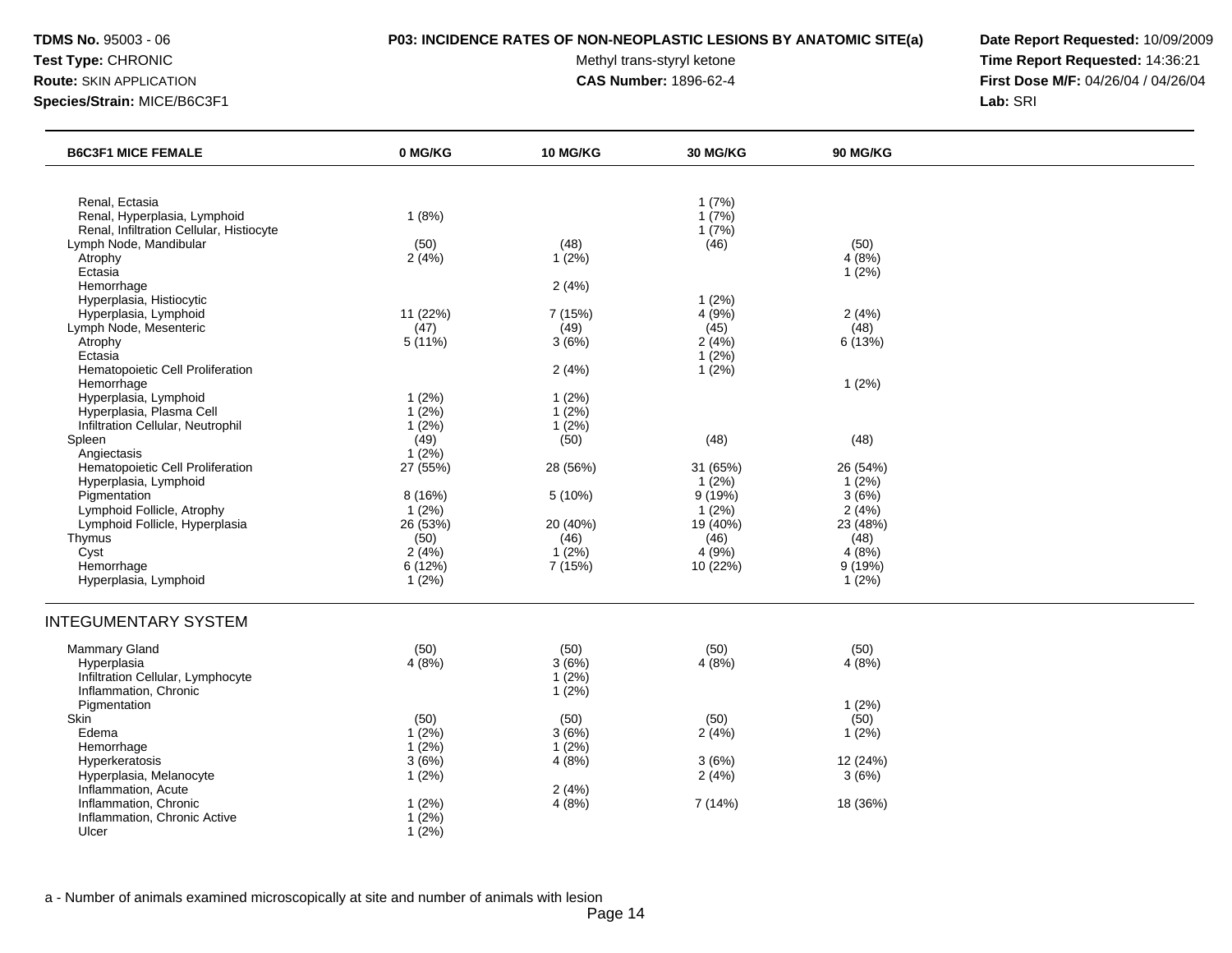### **TDMS No.** 95003 - 06 **P03: INCIDENCE RATES OF NON-NEOPLASTIC LESIONS BY ANATOMIC SITE(a) Date Report Requested:** 10/09/2009

Test Type: CHRONIC **Test Type:** CHRONIC **Test Type:** CHRONIC **Time Report Requested:** 14:36:21 **Route:** SKIN APPLICATION **CAS Number:** 1896-62-4 **First Dose M/F:** 04/26/04 / 04/26/04

| <b>B6C3F1 MICE FEMALE</b>                                                                                                                                                                                                                                                                                                                                                                                                                                                                                                           | 0 MG/KG                                                        | <b>10 MG/KG</b>                                                        | <b>30 MG/KG</b>                                                                           | <b>90 MG/KG</b>                                                                                  |  |
|-------------------------------------------------------------------------------------------------------------------------------------------------------------------------------------------------------------------------------------------------------------------------------------------------------------------------------------------------------------------------------------------------------------------------------------------------------------------------------------------------------------------------------------|----------------------------------------------------------------|------------------------------------------------------------------------|-------------------------------------------------------------------------------------------|--------------------------------------------------------------------------------------------------|--|
| Epidermis, Hyperplasia<br>Epidermis, Site Of Application, Hyperplasia<br>Site Of Application, Erosion<br>Site Of Application, Hemorrhage<br>Site Of Application, Hyperkeratosis<br>Site Of Application, Hyperplasia<br>Site Of Application, Hyperplasia, Melanocyte<br>Site Of Application, Inflammation, Acute<br>Site Of Application, Inflammation, Chronic<br>Site Of Application, Ulcer<br>Site Of Application, Subcutaneous Tissue,<br>Metaplasia, Osseous<br>Subcutaneous Tissue, Hemorrhage<br>Subcutaneous Tissue, Necrosis | 2(4%)<br>7 (14%)<br>1(2%)<br>9(18%)<br>3(6%)<br>7 (14%)        | 2(4%)<br>11 (22%)<br>1(2%)<br>16 (32%)<br>3(6%)<br>$1(2\%)$<br>11(22%) | 2(4%)<br>31 (62%)<br>1(2%)<br>37 (74%)<br>33 (66%)<br>33 (66%)<br>2(4%)<br>1(2%)<br>1(2%) | 9(18%)<br>33 (66%)<br>1(2%)<br>36 (72%)<br>$1(2\%)$<br>36 (72%)<br>38 (76%)<br>4(8%)<br>$1(2\%)$ |  |
| MUSCULOSKELETAL SYSTEM<br>Bone<br>Cranium, Fibrosis<br>Cranium, Osteopetrosis<br>Femur, Fibro-Osseous Lesion<br>Femur, Hyperostosis<br>Vertebra, Arthrosis<br><b>Skeletal Muscle</b><br>Degeneration<br>Inflammation, Chronic                                                                                                                                                                                                                                                                                                       | (49)<br>2(4%)<br>12 (24%)<br>(3)<br>1(33%)                     | (50)<br>$1(2\%)$<br>$1(2\%)$<br>7(14%)<br>5(10%)<br>(2)<br>$1(50\%)$   | (50)<br>1(2%)<br>12 (24%)<br>1(2%)<br>(2)                                                 | (50)<br>$1(2\%)$<br>2(4%)<br>10 (20%)<br>6 (12%)<br>1(2%)<br>(3)                                 |  |
| <b>NERVOUS SYSTEM</b><br><b>Brain</b><br>Compression<br>Gliosis<br>Hemorrhage<br>Hyperplasia, Lymphoid<br>Infiltration Cellular, Lipocyte<br>Inflammation, Acute<br>Inflammation, Chronic<br>Metaplasia, Osseous<br>Necrosis, Focal<br>Meninges, Inflammation, Chronic<br>Peripheral Nerve<br>Degeneration<br>Inflammation, Chronic                                                                                                                                                                                                 | (50)<br>4(8%)<br>3(6%)<br>1(2%)<br>(1)<br>1 (100%)<br>1 (100%) | (50)<br>3(6%)<br>2(4%)<br>2(4%)<br>(1)                                 | (50)<br>2(4%)<br>2(4%)<br>2(4%)<br>1(2%)<br>$1(2\%)$<br>1(2%)<br>(0)                      | (50)<br>3(6%)<br>$1(2\%)$<br>2(4%)<br>3(6%)<br>1(2%)<br>1(2%)<br>2(4%)<br>(0)                    |  |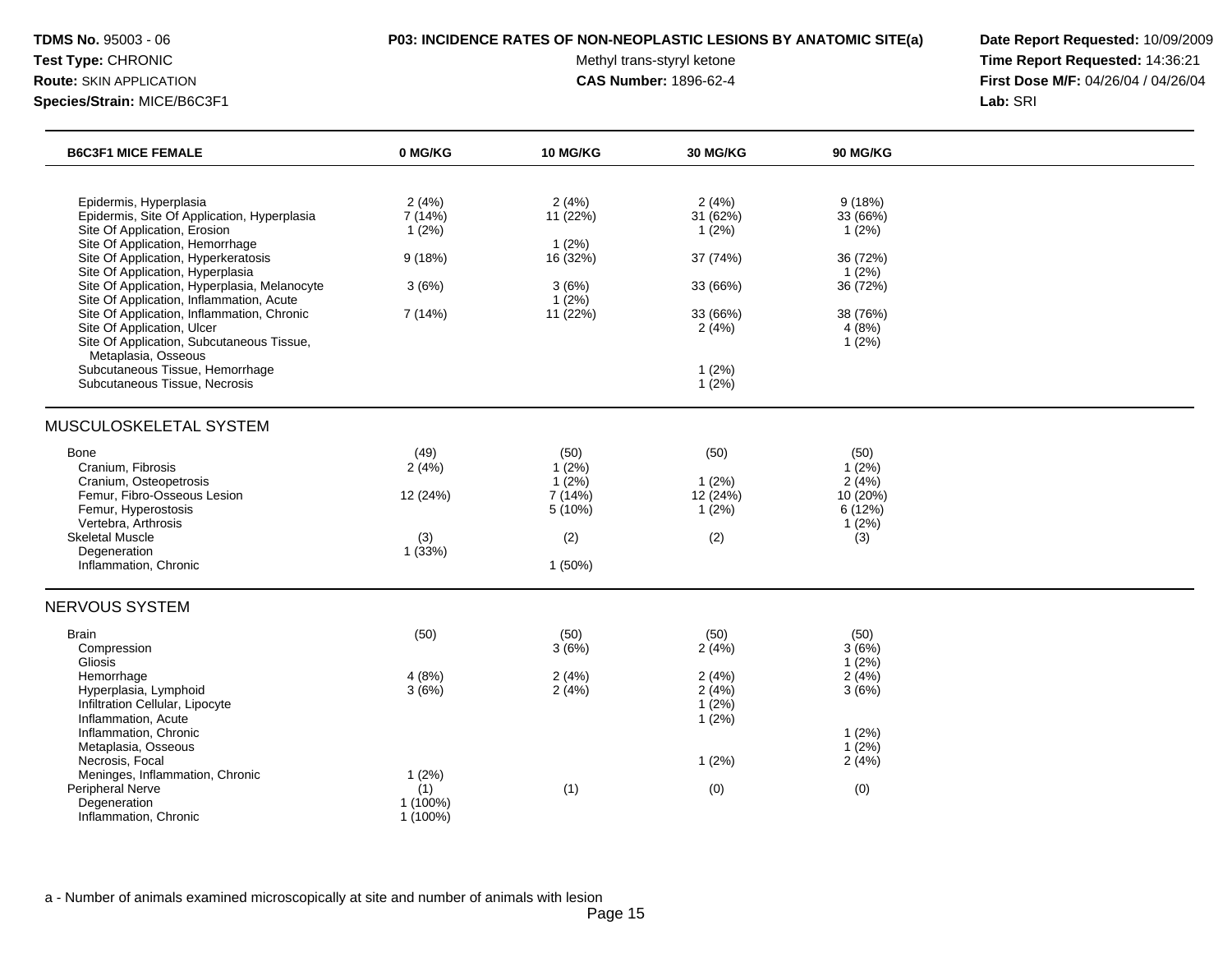**Species/Strain:** MICE/B6C3F1 **Lab:** SRI

Test Type: CHRONIC **Test Type:** CHRONIC **Test Type:** CHRONIC **Time Report Requested:** 14:36:21 **Route:** SKIN APPLICATION **CAS Number:** 1896-62-4 **First Dose M/F:** 04/26/04 / 04/26/04

| <b>B6C3F1 MICE FEMALE</b>                                | 0 MG/KG           | <b>10 MG/KG</b>      | 30 MG/KG         | <b>90 MG/KG</b>      |  |
|----------------------------------------------------------|-------------------|----------------------|------------------|----------------------|--|
|                                                          |                   |                      |                  |                      |  |
| <b>RESPIRATORY SYSTEM</b>                                |                   |                      |                  |                      |  |
| Lung                                                     | (50)              | (50)                 | (49)             | (50)                 |  |
| Congestion<br>Fibrosis                                   | $1(2\%)$          | 1(2%)                | 1(2%)            | 2(4%)<br>1(2%)       |  |
| Hemorrhage<br>Hyperplasia, Lymphoid                      | 2(4%)             | 6(12%)               | 3(6%)            | $1(2\%)$<br>2(4%)    |  |
| Infiltration Cellular, Histiocyte<br>Metaplasia, Osseous | 5 (10%)           | 3(6%)<br>$1(2\%)$    | 3(6%)            | 4(8%)                |  |
| Mineralization<br>Thrombosis                             | 1(2%)<br>$1(2\%)$ |                      |                  |                      |  |
| Alveolar Epithelium, Hyperplasia                         | $5(10\%)$         | 8 (16%)              | 3(6%)            | 6 (12%)              |  |
| Nose<br>Foreign Body                                     | (50)              | (50)                 | (50)<br>$1(2\%)$ | (50)                 |  |
| Hemorrhage                                               |                   | 1(2%)                |                  |                      |  |
| Inflammation, Chronic<br>Glands, Cyst                    | 1(2%)             | 2(4%)<br>1(2%)       | 2(4%)            |                      |  |
| Pleura                                                   | (1)               | (0)                  | (0)              | (1)                  |  |
| SPECIAL SENSES SYSTEM                                    |                   |                      |                  |                      |  |
| Eye                                                      | (47)              | (50)                 | (48)             | (47)                 |  |
| Developmental Malformation<br>Inflammation, Chronic      |                   | 2(4%)                | 1(2%)            | $1(2\%)$<br>$1(2\%)$ |  |
| Bilateral, Hemorrhage<br>Bilateral, Retinal Detachment   |                   | $1(2\%)$<br>$1(2\%)$ |                  |                      |  |
| Bilateral, Optic Nerve, Necrosis<br>Cornea, Hyperplasia  |                   | $1(2\%)$<br>2(4%)    | 3(6%)            | 1(2%)                |  |
| Cornea, Inflammation, Chronic<br>Retina, Degeneration    |                   | 2(4%)                | $1(2\%)$         |                      |  |
| Harderian Gland                                          | (50)              | (50)                 | (49)             | (49)                 |  |
| Cyst<br>Fibrosis                                         |                   |                      | 1(2%)            | 1(2%)                |  |
| Hyperplasia                                              | 1(2%)             |                      |                  |                      |  |
| Hyperplasia, Focal<br>Inflammation, Chronic              | 2(4%)<br>8(16%)   | $5(10\%)$<br>1(2%)   | 5 (10%)<br>3(6%) | 3(6%)                |  |
| Bilateral, Hemorrhage                                    |                   | $1(2\%)$             |                  |                      |  |
| <b>URINARY SYSTEM</b>                                    |                   |                      |                  |                      |  |
| Kidney                                                   | (49)              | (50)                 | (48)             | (47)                 |  |
| Casts Protein                                            |                   |                      | $1(2\%)$         |                      |  |